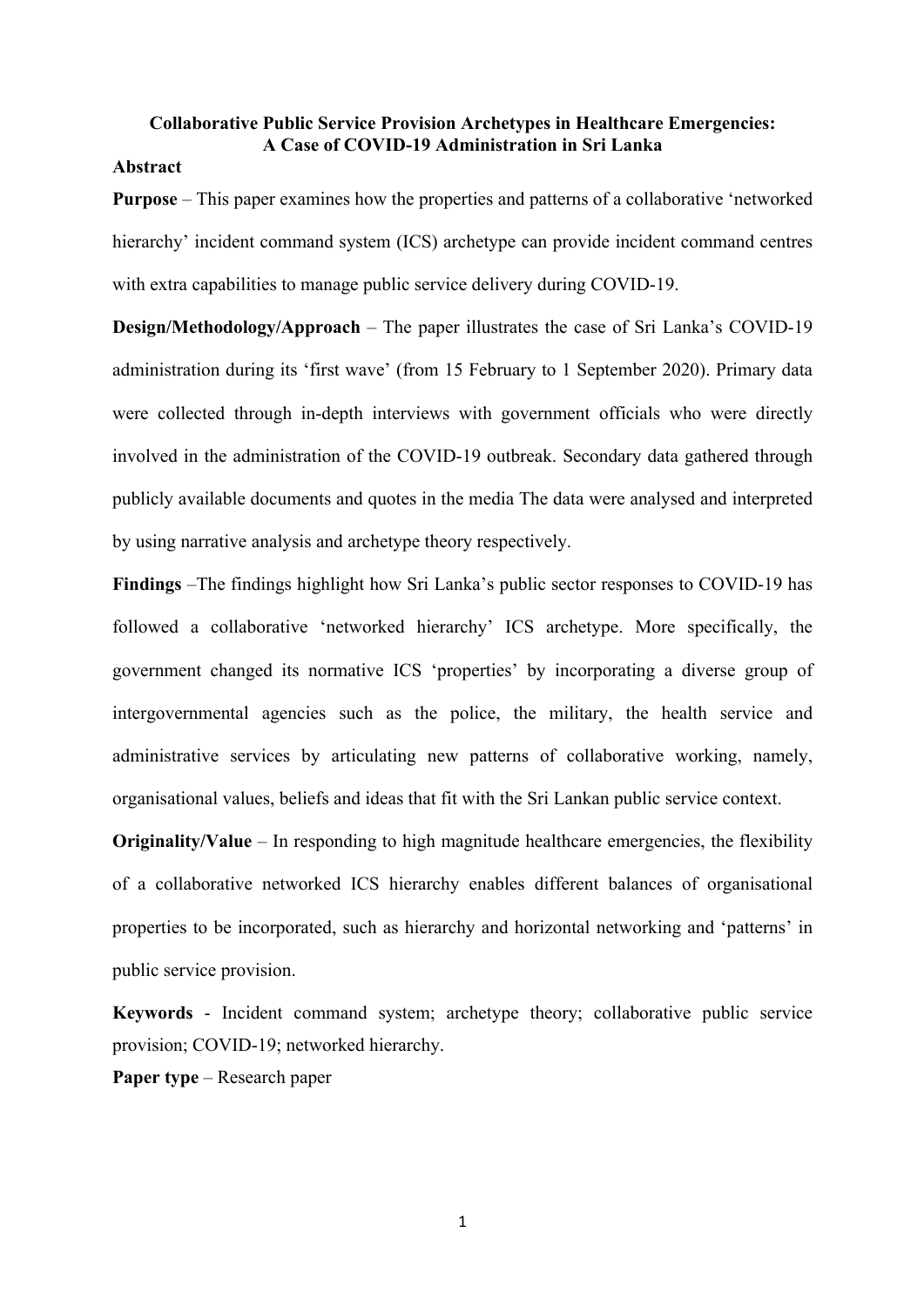## **1. Introduction**

The paper examines the usefulness and challenges of incorporating a collaborative networked hierarchy incident command system (ICS) archetype to manage public service delivery during COVID-19. An ICS is a formal public service delivery mechanism that disaster management professionals use to manage and control almost any type of emergency such as large-scale building or bush fires, landslides, tsunamis, earthquakes, hazardous material spills and epidemics. Reflected in the form of a unified command and control system, an ICS ensures a highly centralised coordination and command between inter and intra-organizational responses (Buck *et al.,* 2006; Moynihan, 2009) with the aim of creating a close alignment across goals, projects and tasks. According to Buck *et al*. (2006, 14), "An ICS is an effective set of principles for coordinating the activities of well-trained and integrated communities of first responder organizations in emergencies and in some but not all aspects of disaster response where social and cultural emergence is at a minimum".

By contrast, advocates of the collaborative disaster response model highlight the merits of decentralised public service provision, supported by the organisational values and beliefs of a networked hierarchy based on cooperation, flexibility and cohesion among frontline multistakeholders; these will include government agencies, emergency and relief services and voluntary organisations (Drabek, 2003; Comfort, 2007; Jayasinghe *et al.,* 2020). Networked hierarchy models are generally developed through an iterative practice that involves replicating the initial 'scale-free' cluster of the network according to certain rules and cohesion (Ravasz & Barabási, 2003). While these two public service provision models adopted in emergency management situations have distinct features, they share common underlying characteristics, such as central coordination leading to collaboration and commanders' ability to control frontline units in responding to emergencies (Drabek, 2003; Buck *et al.,* 2006; Groenendaal *et*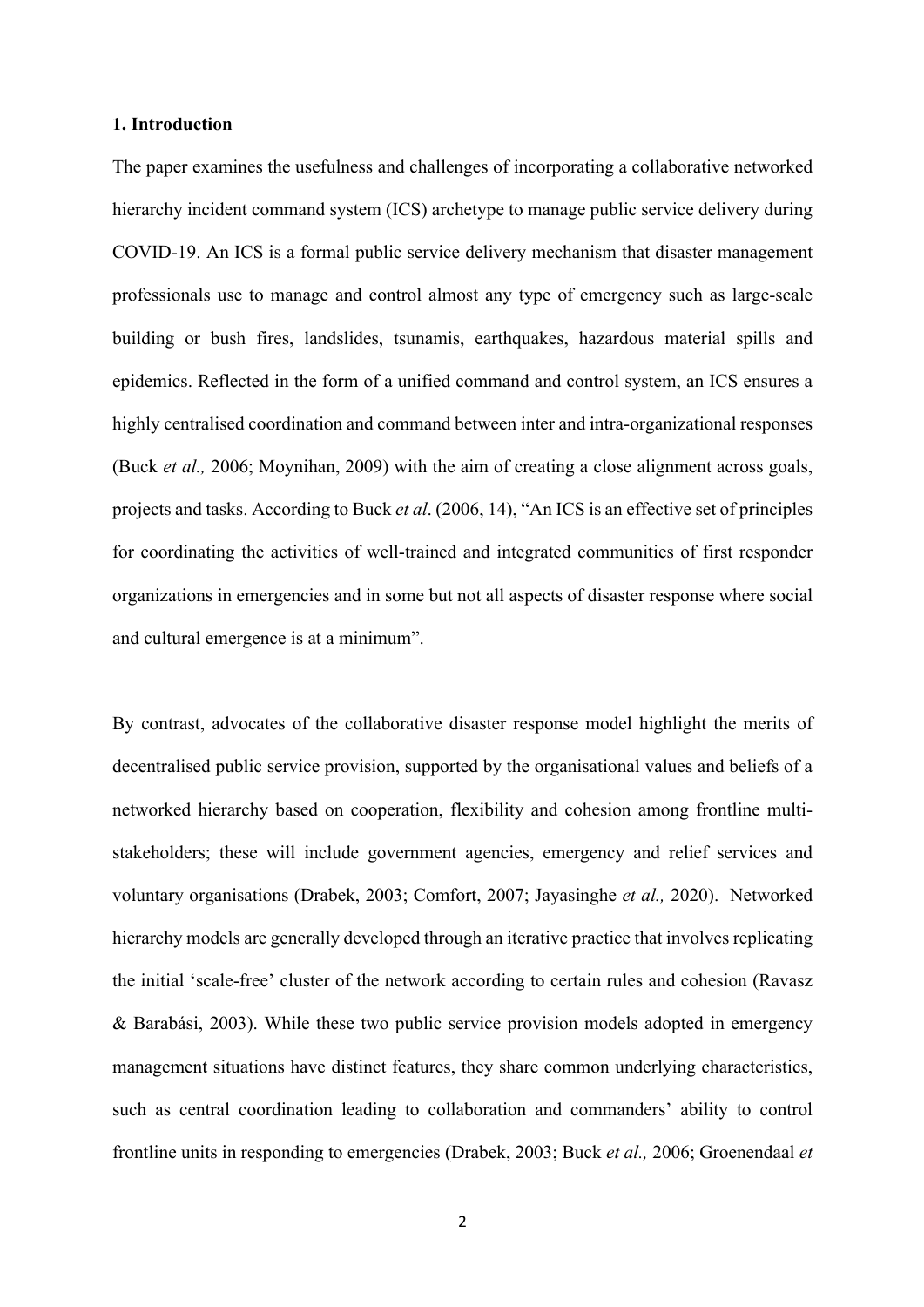*al.,* 2013). However, the debate between researchers and practitioners over the appropriate use of ICS and collaborative emergency response models for public-service provision during disasters remains inconclusive (see Buck *et al.,* 2006; Moynihan, 2009; Groenendaal *et al.,* 2013; Jensen & Thompson, 2016; Jayasinghe *et al.,* 2020).

Ever increasing and unforeseen healthcare emergencies, such as Dengue, HIV, Ebola and COVID-19 continue to present policymakers and governments with the dilemma of having to decide the most effective public service provision archetypes to minimise impact (Andrew *et al.,* 2020; Georgalakis, 2020; Grossi *et al.,* 2020; O'Flynn, 2020; Robinson, 2020). Despite the varied results in different countries having stimulated debate about how responses to the threat of infectious diseases such as COVID 19 can best be coordinated, the field remains nascent in understanding which specific organisational arrangement will perform best (Lloyd-Smith, 2020; O'Flynn, 2020). Due to the aggressive and mysterious nature of the disease and the enormous difficulty in coordinating multiple bureaucratic institutions within a short time span, traditional ways of responding to pandemics (e.g. flattening the curve) have been contentious (Kim, 2020; Lancet, 2020; Lloyd-Smith, 2020; O'Flynn, 2020).

Public administration scholars emphasise two main public issues as being of utmost importance for COVID-19 management (Robinson & Wehde, 2020). First, the role of public administrators in response to extreme events and the subsequent dynamics of networks (see Zhang *et al.,* 2018), and second, trust and public communications (see Wang & Kapucu, 2008). In a crisis such as that of COVID-19, the public administration plays a critical role in governments' immediate response and is also crucial for future recovery and the rebuilding process. Many public administration scholars have highlighted the use of collective institutional action and the importance of collective bargaining during the COVID-19 crisis (Fay & Ghadmi, 2020;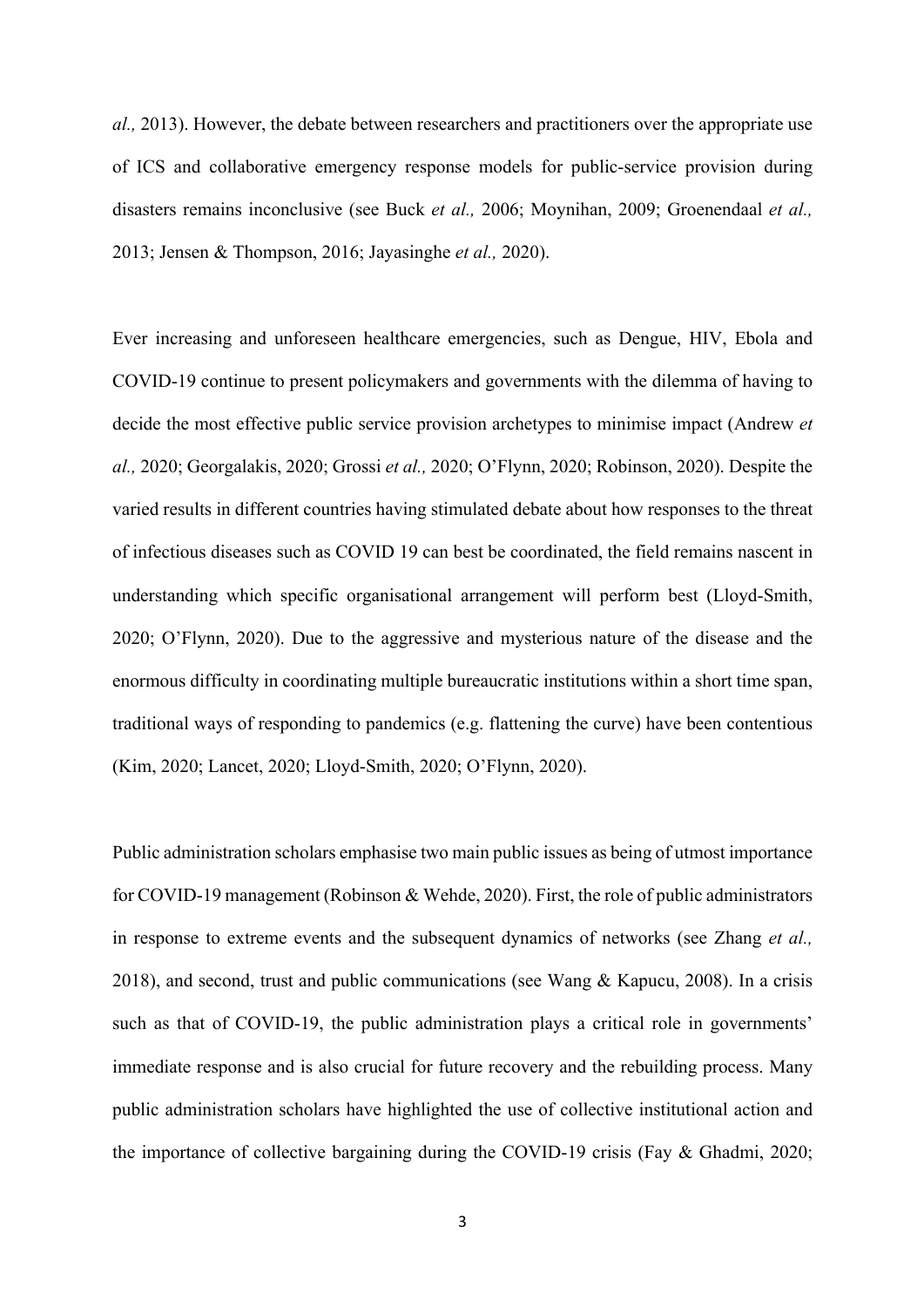Wilson *et al.*, 2020). Others emphasize the use of collaborative governance and the balancing of governance capacity and legitimacy of public functions as mechanisms to fight against the pandemic (Christenson & Laegreid, 2020; Maher *et al.,* 2020; Upadhaya *et al.,* 2020). Further studies have pointed to the important role of public managers during COVID-19, particularly because of their responsibilities for managing hybrid coordination, multiple stakeholders, political leaders and collaborative networks (Fay & Ghadimi, 2020; Hu *et al.,* 2020; Moloney & Moloney, 2020; Van der Wal, 2020).

Research suggests that routine responses such as planning, command and control and communications, are unlikely to perform in 'low-probability, high-impact' healthcare emergencies such as COVID-19 (Lloyd-Smith, 2020). On the other hand, flexibility, empowerment, loose control, informal coordination and collaboration tend to support organisational resilience in effectively managing and recovering from unexpected and changing healthcare emergencies (Faraj & Xiao 2006). For instance, the evolving nature of COVID-19 require alternative solutions instead of predetermined operational procedures (Lloyd-Smith, 2020). Effectively responding and recovering from this pandemic requires a proactive approach that integrates healthcare systems and supportive public institutions (e.g. Georgalakis, 2020; Lloyd-Smith, 2020). For example, the South Korean response to COVID-19 has substantially supported the use of advanced technologies to trace contacts and treat patients (Kim, 2020). However, the public administration literature is yet to address the use and impact of ICS archetypes in managing the public service provision challenges of healthcare emergencies such as COVID-19.

Similarly, accounting scholars discuss the importance of networking, coordination, nonhierarchical interaction and cooperation between public service firms, directly through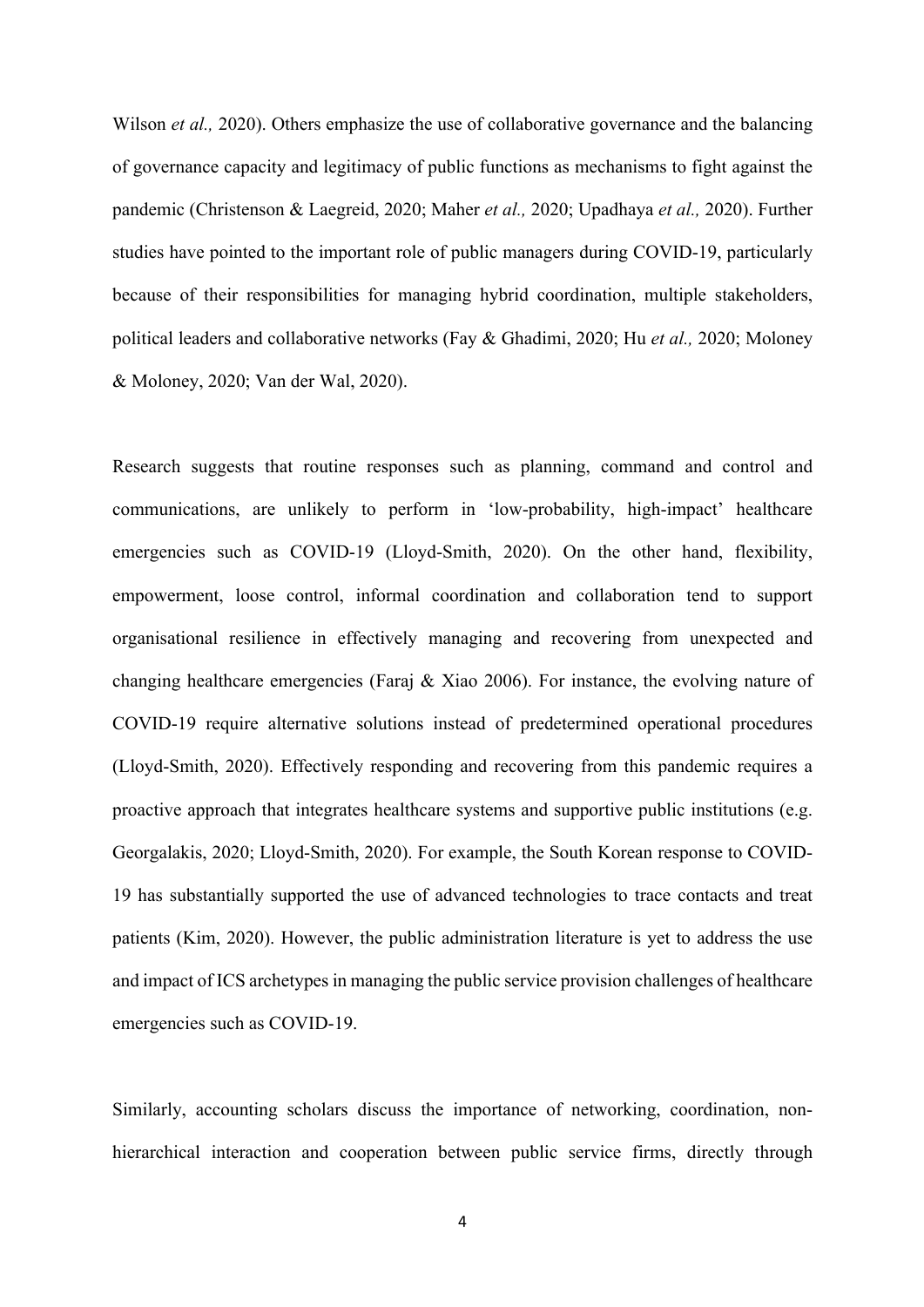contracts and/or based on trust, to determine the flexible access of resources (Mouritsen & Thrane, 2006; Johansson et al., 2016). However, none of these studies have specifically analysed the importance of properties and patterns of ICS archetypes in managing the public service challenges of the COVID-19 pandemic. Contributing to this inconclusive debate within public sector emergency management literature, drawing on archetype theory (Greenwood & Hinings, 1993), the current study aims to address the research question: *How do the properties and patterns of a collaborative ICS networked hierarchy archetype provide extra capabilities for incident command centres to manage public service delivery during COVID-19?* The study contributes to the extant literature in three specific perspectives. First, contributing to the public administration and public service provision literature, the study proposes that collaborative ICS networked hierarchies are more likely to enable public administrative responses to high magnitude emergences in contrast to unified control and command systems. Second, extending the role of public accounting in the context of emergency responses, the current study suggests that the proactive integration of properties and patterns of ICS archetypes supports intergovernmental coordination of public service provision during emergencies. Third, extending the relevance of archetype theory in understanding emergency responses, the study reveals that 'values, beliefs and ideas' play a critical role in strengthening multi-stakeholder collaborations in public sector service provision.

This case provides evidence of how a collaborative ICS 'networked hierarchy' was adopted in Sri Lanka's disaster response during the first wave of COVID-19. The Sri Lankan response has produced relatively effective outcomes, particularly in terms of the number of deaths and infected people (12 deaths and 201 cases as of 1st September 2020, John Hopkins University, 2020). For instance, in their monthly selection of case studies released on  $9<sup>th</sup>$  September, the World Health Organisation (WHO) said: *"Sri Lanka has successfully controlled the COVID-19*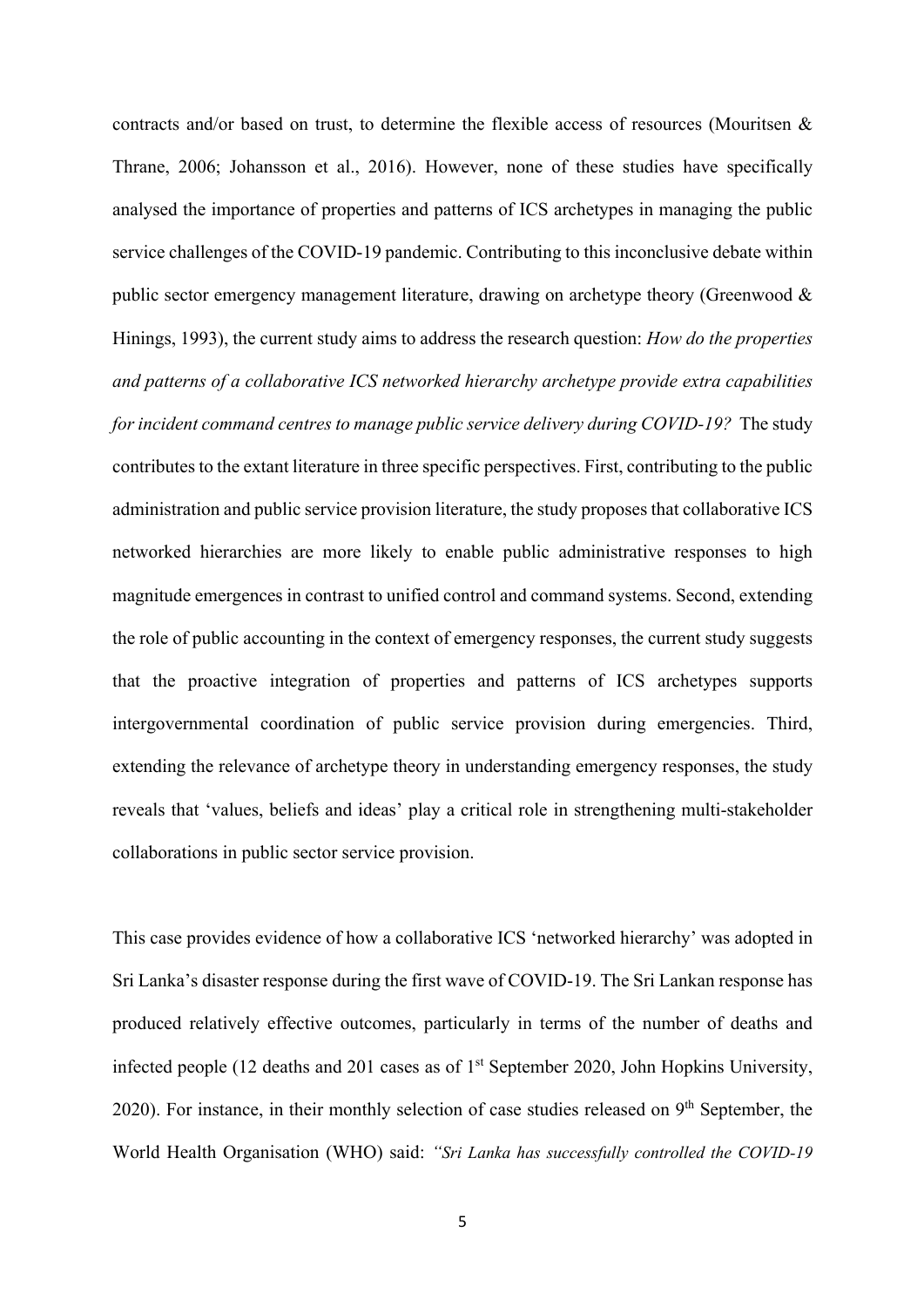*epidemic in the country through its past investments to build a robust and resilient health system"* (Daily Mirror, 11th September 2020). In the South Asian region, Sri Lanka is well recognised for its low cost and high-quality public healthcare system (Upadhaya *et al.,* 2020). The efficiency of this public healthcare system in Sri Lanka has been proven in the effective containment of COVID-19. However, little attention has been paid to the underlying assumptions and proactive initiatives that have helped contain COVID-19 to a minimum level.

The remainder of the paper is structured as follows. In section two, we introduce the theoretical framework – archetype theory. Section three presents the research methods, followed by case study findings in section four. The last section discusses the study and draws some conclusions.

# **2. Theoretical Framework:** *archetype theory*

Archetype theory is a branch of institutional theories that analyses how change takes place at organisational, inter-organisational or community levels (Brock 2006; Liguori & Steccolini, 2011). An archetype consists of properties that contain a set of management systems and structures and overall patterns that consist of values, beliefs and ideas that together provide an interpretive schema of those 'properties' (Greenwood & Hinings, 1993; Kirkpatrick & Ackroyd, 2003). The exponents of archetype theory maintain that it offers suitable conceptual tools to examine organisations and their change or 'frame-braking' processes, including strides, linearity and consequences of change at macro and micro levels simultaneously (Amis et al., 2004; Liguori, 2012; Liguori & Steccolini, 2011). Thus, what an archetype is, and becomes, depends on the process and pace of change that formed and transformed it into a specific archetype (Liguori, 2012). Systems and structures are not limited to specific objects and mechanisms that form an archetype, also called an 'organisational frame', because they include intentions, values, preferences and meanings that have shaped the emergence of a particular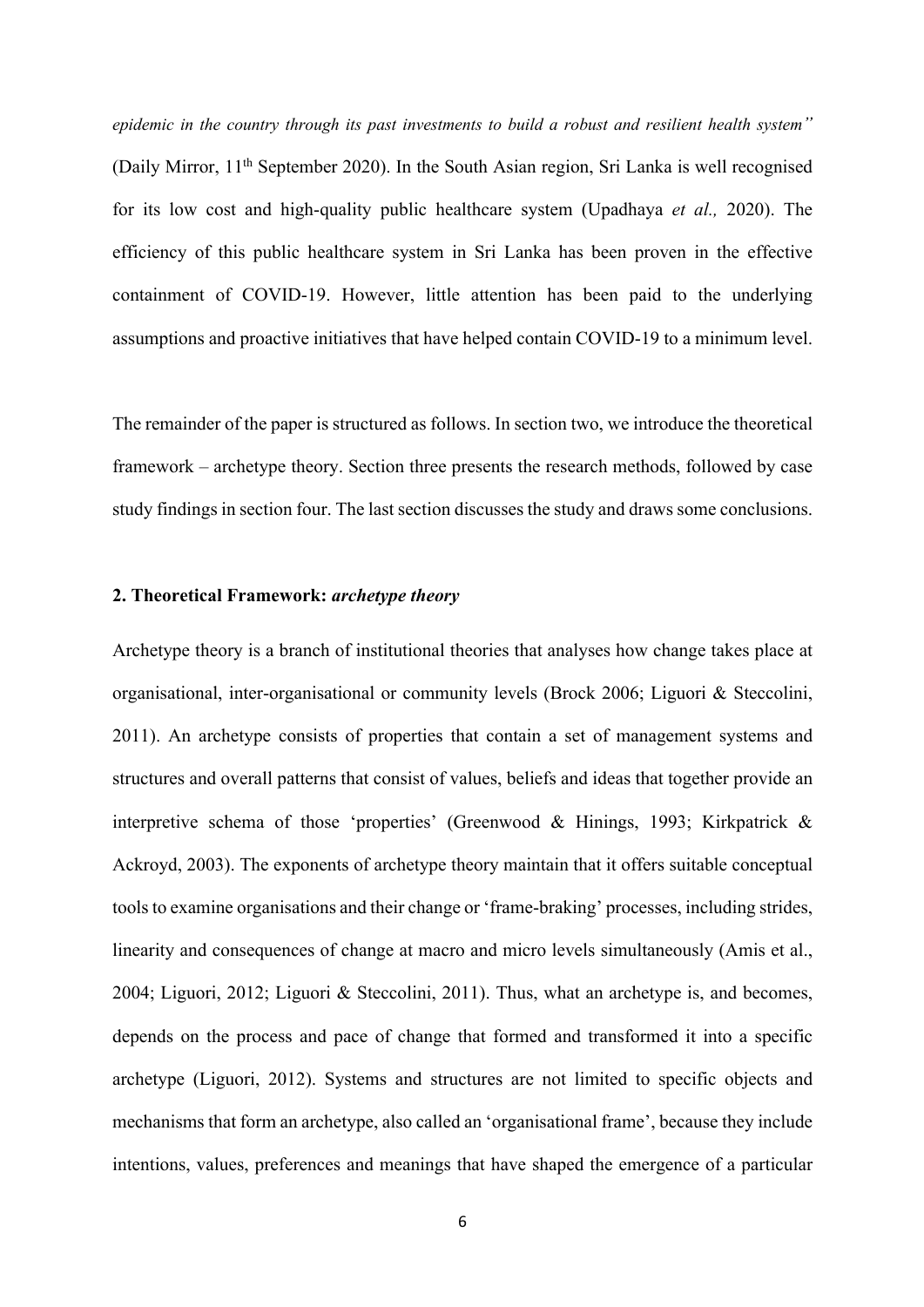archetype and its continuous existence (Greenwood & Hining, 1993). When investigating archetype processes, it is necessary to include the beliefs, values and ideas that represent the systems and structures that form the archetype using a holistic approach (Brock, 2006). Greenwood and Hining (1993, p. 1052) state that "organizational structures and management systems are best understood by analysis of the overall patterns (which are a function of cultural elements, i.e., values, beliefs and ideas) rather than narrowly drawn sets of organizational properties (systems, structures and practices)".

In practice, incremental changes take place when people or organisations modify their systems and structures in ways that confirm and reinforce the existing archetype(s). In the contrary scenario, if the change becomes radical, then a new archetype will emerge (Greenwood  $\&$ Hinings, 1993). According to Amis *et al*. (2004), this radical organisational change process can be reflected in terms of three dimensions: pace, sequence and linearity. The 'pace' refers to the speed and comprehensiveness of change; 'sequence' refers to the order in which key structural elements have changed; and 'linearity' refers to the trajectory of the change process (Amis *et al*., 2004; Liguori & Steccolini, 2011). The pace can be evolutionary, i.e., gradual and evolving or revolutionary i.e., fast, radical and fundamentally affecting all parts of the organisation (Greenwood & Hinings, 1996). The sequence of change can either be peripheral, i.e., not directly attempting to change high impact structures and systems of the archetype until later (if ever) or central, i.e. first setting priorities on changing central structures and systems that have important and functional roles in the organisation (Greenwood & Hinings, 1996). Abbott (2001) suggests examining the sequence of past events before analysing change that is taking place or has just taken place. The linearity refers to change from one archetype to another. It is based on or motivated by reorientation (moving from one archetype into another), inertia (when the archetype remains the same), discontinuity (abrogating existing archetypes), or unresolved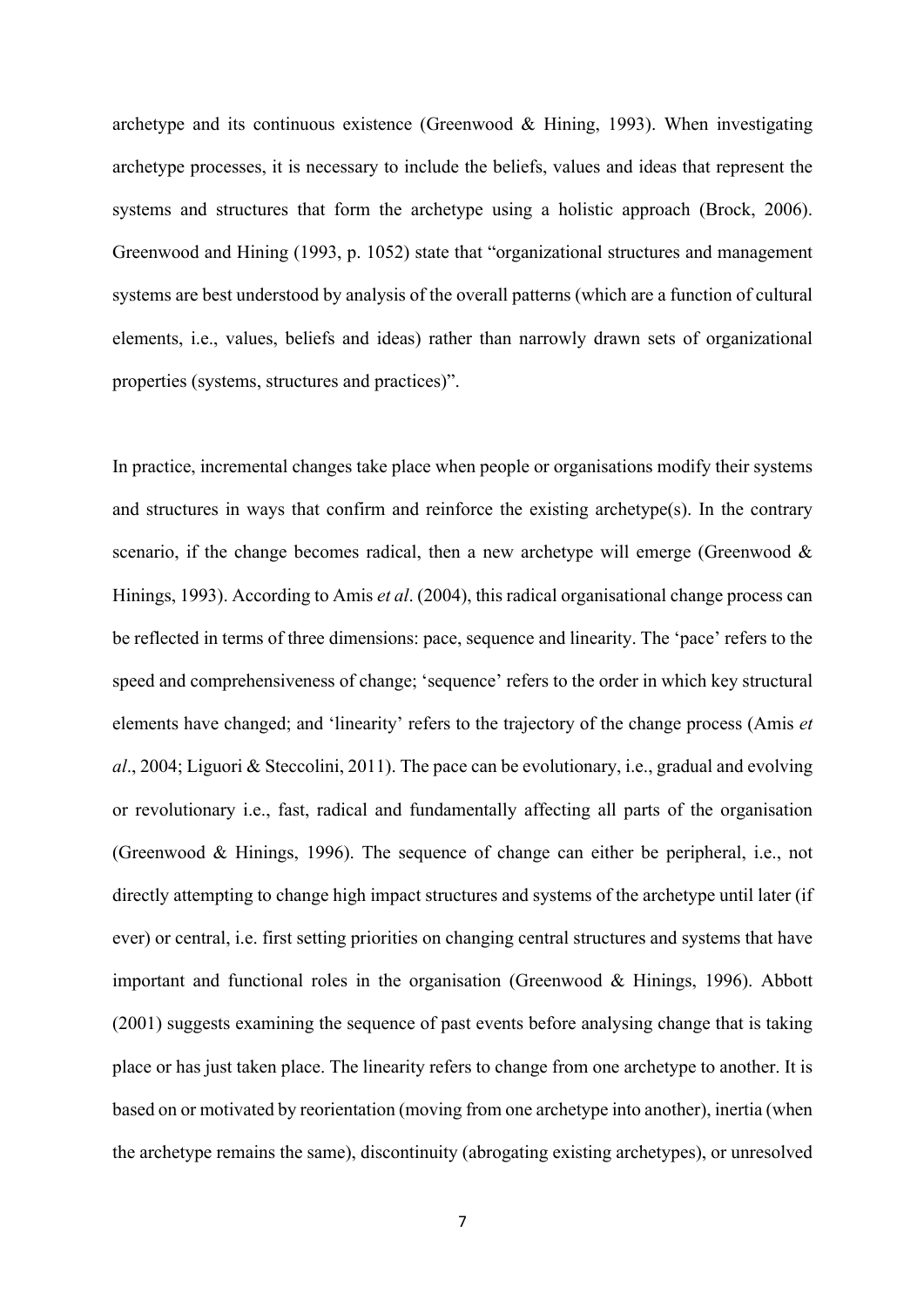excursion i.e., when the period of transition from one archetype into another never ends (Hinings & Greenwood, 1988).

The study uses these conceptions of archetype theory to analyse the characteristics and 'changes' in ICS during the period of COVID-19 responses in Sri Lanka. It helps to interpret the reasons, possibilities and context specificity of 'transformative changes' as materialised in the properties and patterns of their initial ICS. This study views the national ICS as a public service provision archetype (Greenwood & Hinings, 1993), representing either unified command and control or collaborative features. It identifies a collaborative ICS in terms of its broader meaning, as an organisation with a networked hierarchy, consisting of both a set of networked structure, command and control properties and also the patterns of cooperative and flexible work relationships between roles.

#### **3. Research Methods**

Due to the exploratory nature of the research proposition, a case study method provided a suitable approach to examine the broader views and experience of different stakeholder groups in responding to the COVID-19 pandemic (Yin, 2002). The study focuses on Sri Lanka's responses during the first wave of the pandemic from 15 February to 1 September 2020. We conducted fifteen in-depth interviews with key stakeholders, including senior government officials who were directly involved at the National Operation Centre for the Prevention of COVID-19 Outbreak: representatives of police, medical professionals (the Director General of Health Services, the Provincial Director of Health Services, epidemiologists, a respiratory physician, public health midwives, public health inspectors) military personnel (national and regional level coordinators), experts in disaster management (an assistant director and a director at the Disaster Management Centre in Sri Lanka) and senior administrative officials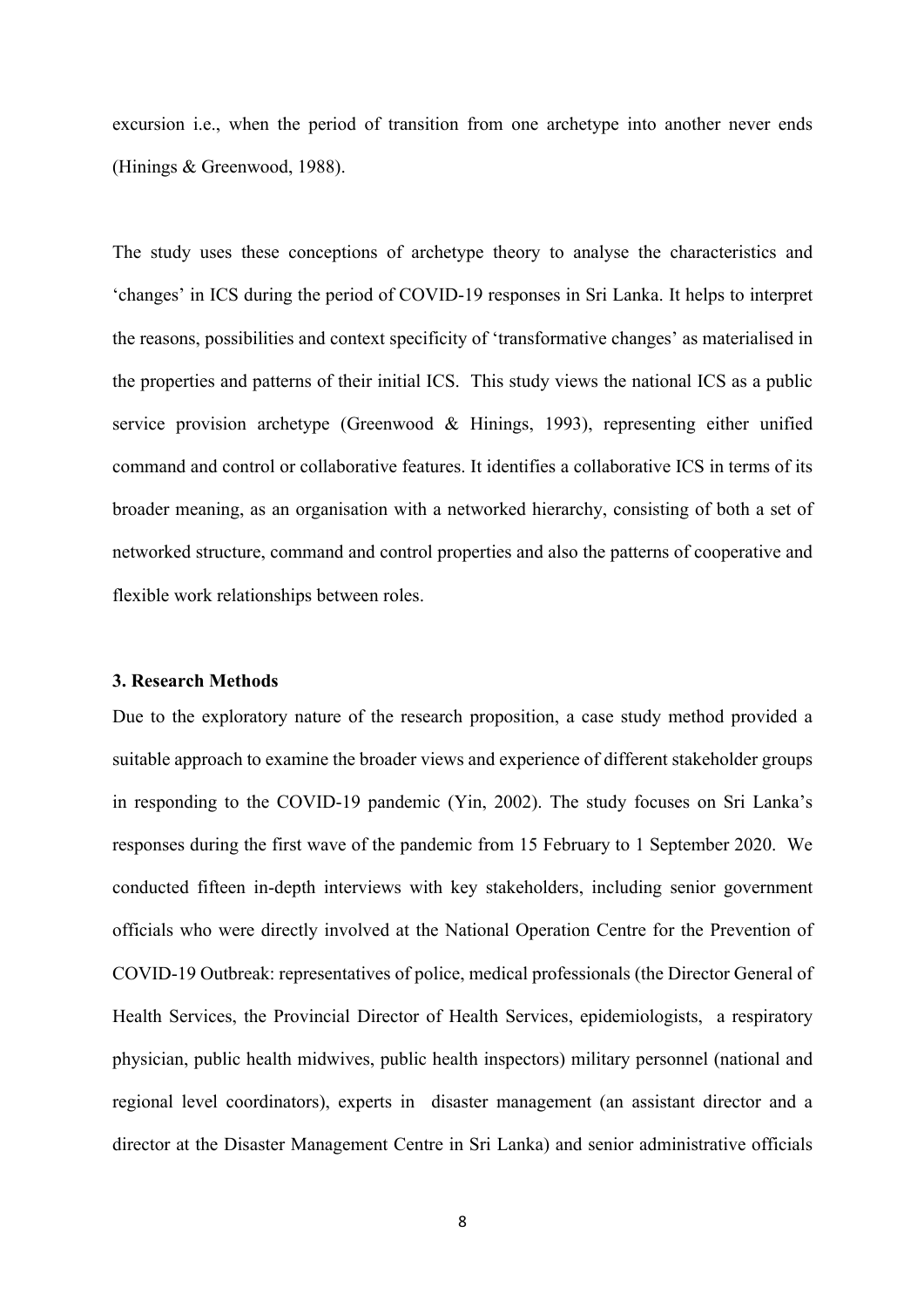(divisional secretariats, and public officers in villages). These participants were involved in either national or regional level COVID-19 response operations in various capacities. Prior to conducting the interviews, formal ethical approval was obtained from the first author's university ethics committee. Interviews were conducted in compliance with these human research ethical guidelines. Each interview lasted around 30 to 40 minutes. Table 1 provides the demographic profile of interview participants.

| Table 1: Demographic profile of study participants |  |  |
|----------------------------------------------------|--|--|
|                                                    |  |  |

| <b>Position</b>                                        | <b>Representation</b> | <b>Interview duration</b> |
|--------------------------------------------------------|-----------------------|---------------------------|
| Director General of Health Services                    | National level        | 33 minutes                |
| Representative of Police at the NOCPCO                 | National level        | 30 minutes                |
| <b>Assistant Director – Disaster Management Centre</b> | National level        | 25 minutes                |
| Provincial Director of Health Services                 | Provincial level      | 40 minutes                |
| Provincial Epidemiologist                              | Provincial level      | 37 minutes                |
| Respiratory Physician                                  | Regional hospital     | 42 minutes                |
| Medical Doctor 1                                       | Regional hospital     | 44 minutes                |
| Medical Doctor 2                                       | Regional hospital     | 35 minutes                |
| Medical Doctor 3                                       | Regional hospital     | 30 minutes                |
| Public Health Officer                                  | Regional level        | 33 minutes                |
| Public Health – Midwives                               | Regional level        | 35 minutes                |
| Divisional Secretary                                   | Regional level        | 25 minutes                |
| Village Public Officer                                 | Village level         | 45 minutes                |

We asked open-ended questions covering broad areas, including respondents' responsibility and involvement in COVID-19 responses; institutional environment and support; interorganisational coordination; and difficulties encountered during operations. In compliance with social distancing and COVID-19 healthcare guidelines, all interviews were conducted online or via telephone. To complement interview data, we collected various secondary data through both publicly available sources and government agency sources, including government publications, policy documents, newspaper articles and digital resources such as videos and websites. Table 2 provides the details of key documents used in the study.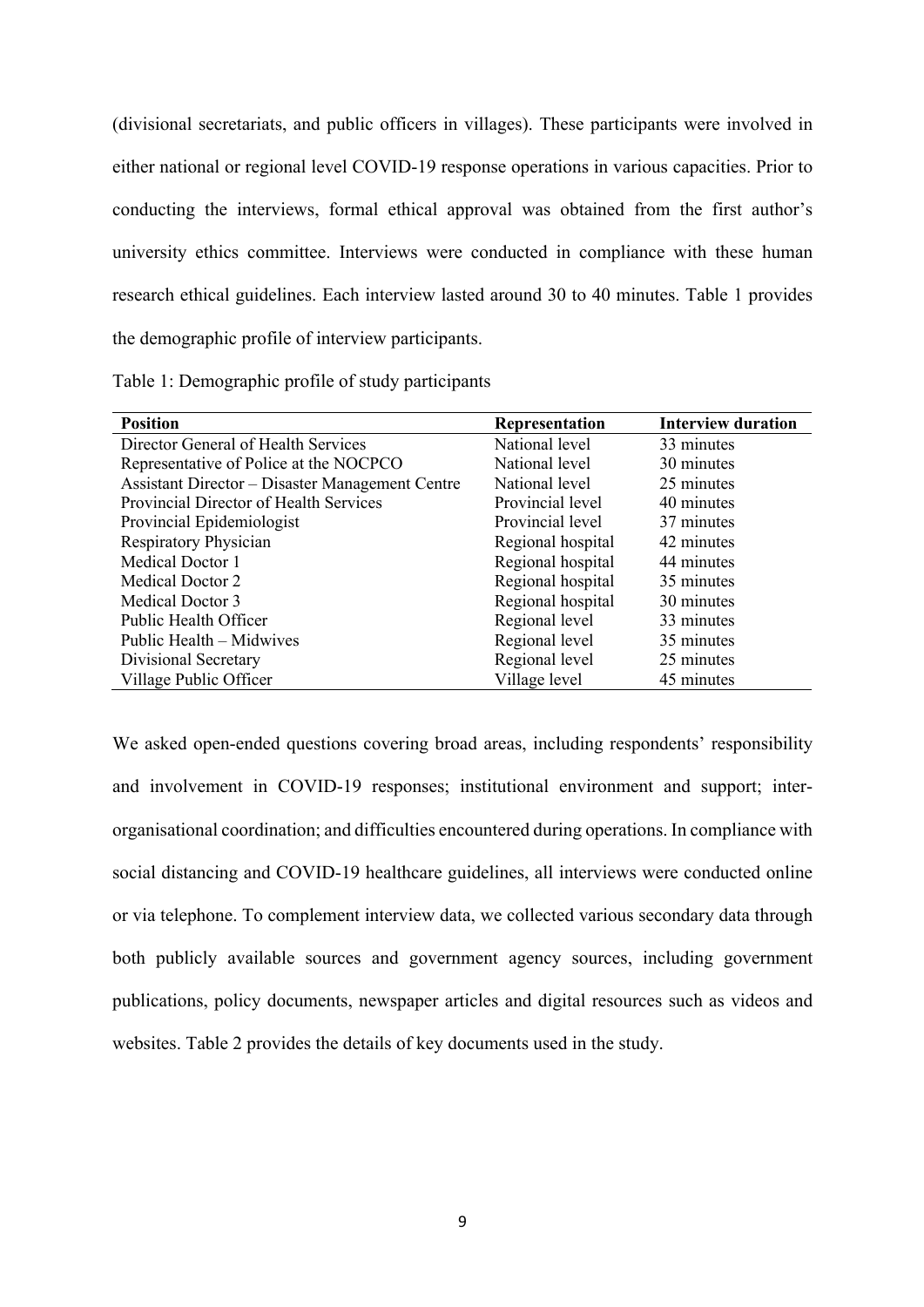| <b>Nature of documents</b>                                                                  | Year | <b>Details</b>                                                                                                                       | <b>No of Pages</b> |
|---------------------------------------------------------------------------------------------|------|--------------------------------------------------------------------------------------------------------------------------------------|--------------------|
| Newspaper and Web Articles                                                                  | 2020 | Various topics by media, the<br>organisation and the<br>government                                                                   | 120 pages          |
| Sri Lanka Disaster Management Act No.<br>13 of 2005                                         | 2005 | Parliament of the Democratic<br>Socialist Republic of Sri<br>Lanka                                                                   | 20 pages           |
| Towards a Safer Sri Lanka - A Road Map<br>for Disaster Risk Management                      | 2005 | Disaster Management Centre<br>Ministry of Disaster<br>Management Government of<br>Sri Lanka, United Nations<br>Development Programme | 121 pages          |
| Sri Lanka National Disaster Management<br>Plan 2013 - 2017                                  | 2014 | Disaster Management Centre<br>Ministry of Disaster<br>Management                                                                     | 88 pages           |
| National Policy on Disaster Management                                                      | 2013 | Ministry of Disaster<br>Management, Sri Lanka                                                                                        | 11 pages           |
| Coronavirus Related Official Policy<br>Documents                                            | 2020 | Ministry of Health and<br>Indigenous Medical Services,<br>Sri Lanka                                                                  | 55 pages           |
| Provisional Clinical Practice Guidelines on<br>COVID-19 suspected and confirmed<br>patients | 2020 | Epidemiology Unit, Ministry<br>of Health, Sri Lanka                                                                                  | 102 pages          |
| Hospital preparedness for COVID-19 $- A$<br>practical manual                                | 2020 | Ministry of Health and<br>Indigenous Medical Services,<br>Sri Lanka                                                                  | 65 pages           |
| COVID-19 Exit Strategy Sri Lanka                                                            | 2020 | Government Medical Officers'<br>Association                                                                                          | 24 pages           |

**Table 2:** Secondary documents used in the study

We employed a narrative analysis to interpret both interview and secondary data (Llewellyn, 1999) by referring to conceptual themes identified from collaborative public service provision and ICS literature. In particular, as Llewellyn (1999, p. 221) argues, "narratives can show how strategizing in organizations leads to action and how actions produce consequences in the form of organizational events". In turn, narrative analysis helps understand organisational change agendas as reflected through its members' deeper insights and interests (Llewellyn, 1999).

Guided by prior literature, the interview transcripts and secondary data sources were organised into six different but inter-connected themes (see the Section 4 Study Findings). The analysis and interpretations focused on the change processes of the public service provision ICS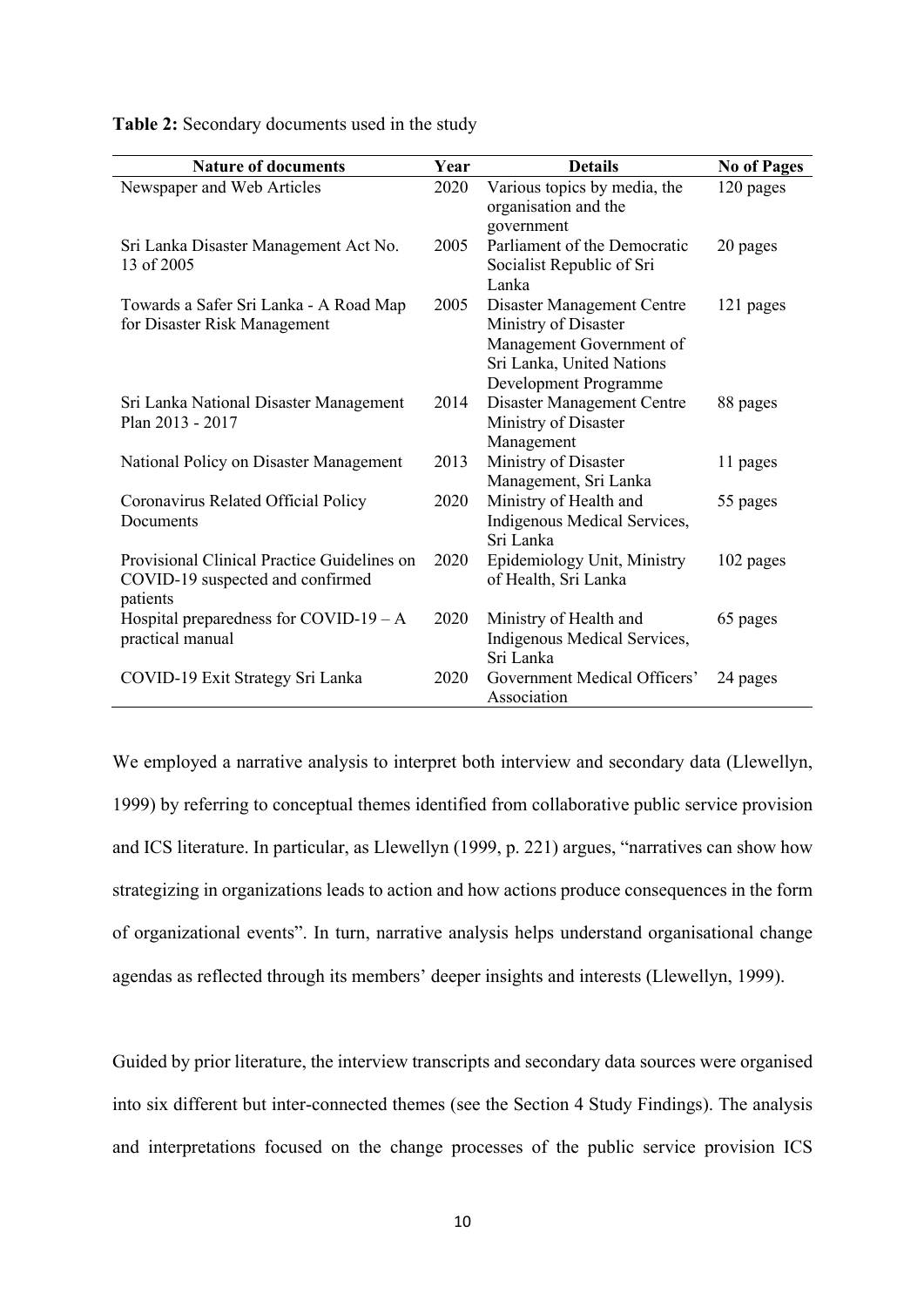archetype that occurred during the emergency management process, including the strides, linearity and consequences of rapid change that occurred at macro and micro levels (Greenwood & Hinings, 1993; Liguori & Steccolini, 2011). During the research design, data collection and analysis, the authors regularly discussed the conceptual and empirical alignment of the coding process (Denzin, 1989). After several discussions, several overlapping codes were finalised. Authors' interdisciplinary research expertise (disaster management, public health, governance, and accountability) substantially helped to minimize the decontextualization of the interview transcripts and maintain the consistency of the analytical process (Llewellyn, 1999).

# **4. Study Findings**

*4.1. Addressing coordination complexities through a collaborative 'networked hierarchy'*  As the leading national agency, the Disaster Management Centre, established under the Sri Lanka Disaster Management Act No. 13 of 2005, has proposed a national disaster management archetype. As depicted in Figure 1, the properties of the Disaster Management Centre archetype consist of normative governance and accountability structures (both hierarchical and horizontal) for governmental and non-governmental agencies to handle all forms of disasters in Sri Lanka.

#### INSERT FIGURE 1 ABOUT HERE

--------------------------------------------

---------------------------------------------

Bypassing the Disaster Management Centre's proposed archetype for national disaster response (Figure 1), the Sri Lankan government established a National Operation Centre for the Prevention of COVID-19 Outbreak (NOCPCO) with the aim of centralizing, expediting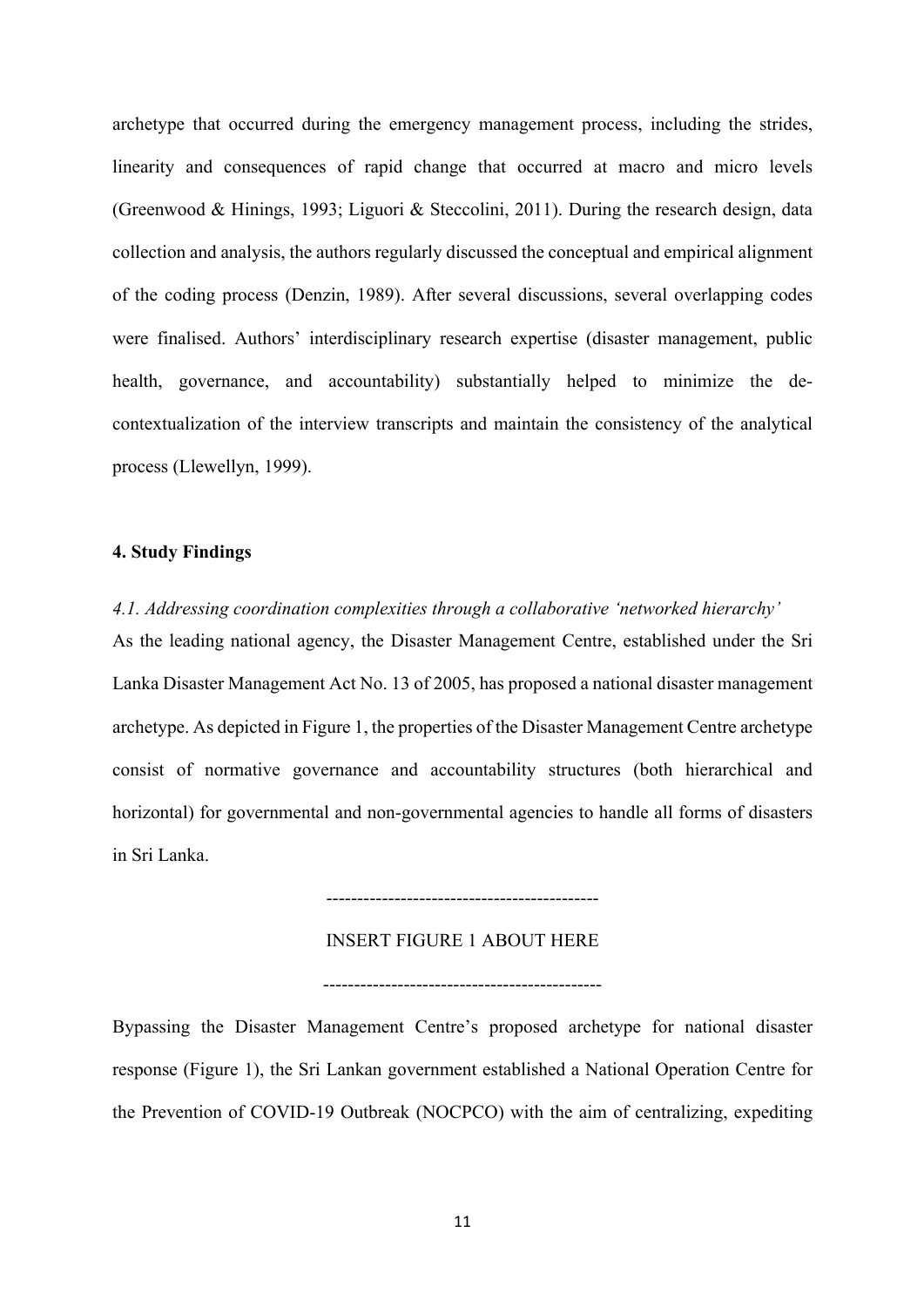and implementing all necessary preventive and containment measures against the transmission of COVID -19 (Figure 2).

# --------------------------------------------

# INSERT FIGURE 2 ABOUT HERE

---------------------------------------------

While the properties of the Disaster Management Centre's proposed archetype (Figure 1) recognizes most of the relevant actors, it does not reflect a systematically institutionalised ICS for disaster responses. Properties of this proposed archetype are also largely confined to emergency operations at a very high level, showing relationships between government departments and other disaster management agencies. Additionally, the Disaster Management Centre's proposed archetype depicts only limited links of a clear networked hierarchy for peripheral (regional level) coordination and collaboration, under the command of a nationally centred ICS. Instead, the Disaster Management Centre's proposed archetype simply included some general guidelines for national and regional level coordination, in the form of information- sharing, facilitation (as a communication hub) and institutional collaboration. A senior officer at the Disaster Management Centre commented that:

"At the regional level, the role of the representatives of the Disaster Management Centre was not uniform among provinces or districts. As they are under the purview of District Secretariats, they had to do what the District Secretariat instructed".

Also, under this archetype, the Disaster Management Centre had not been given the required regulatory power to execute disaster management activities at the regional level. The Disaster

Management Centre official continued:

"...the general governance system of the country is not simple and clearly defined, implementation of an ICS across this complex system would be impracticable. As an example, according to the constitution Divisional Secretariats have no authority, except coordinating, as Provincial Councils and Local Government Authorities are implemented. But Divisional Secretariats are involved in almost every activity in the regional level. It may damage the line of command of an ICS".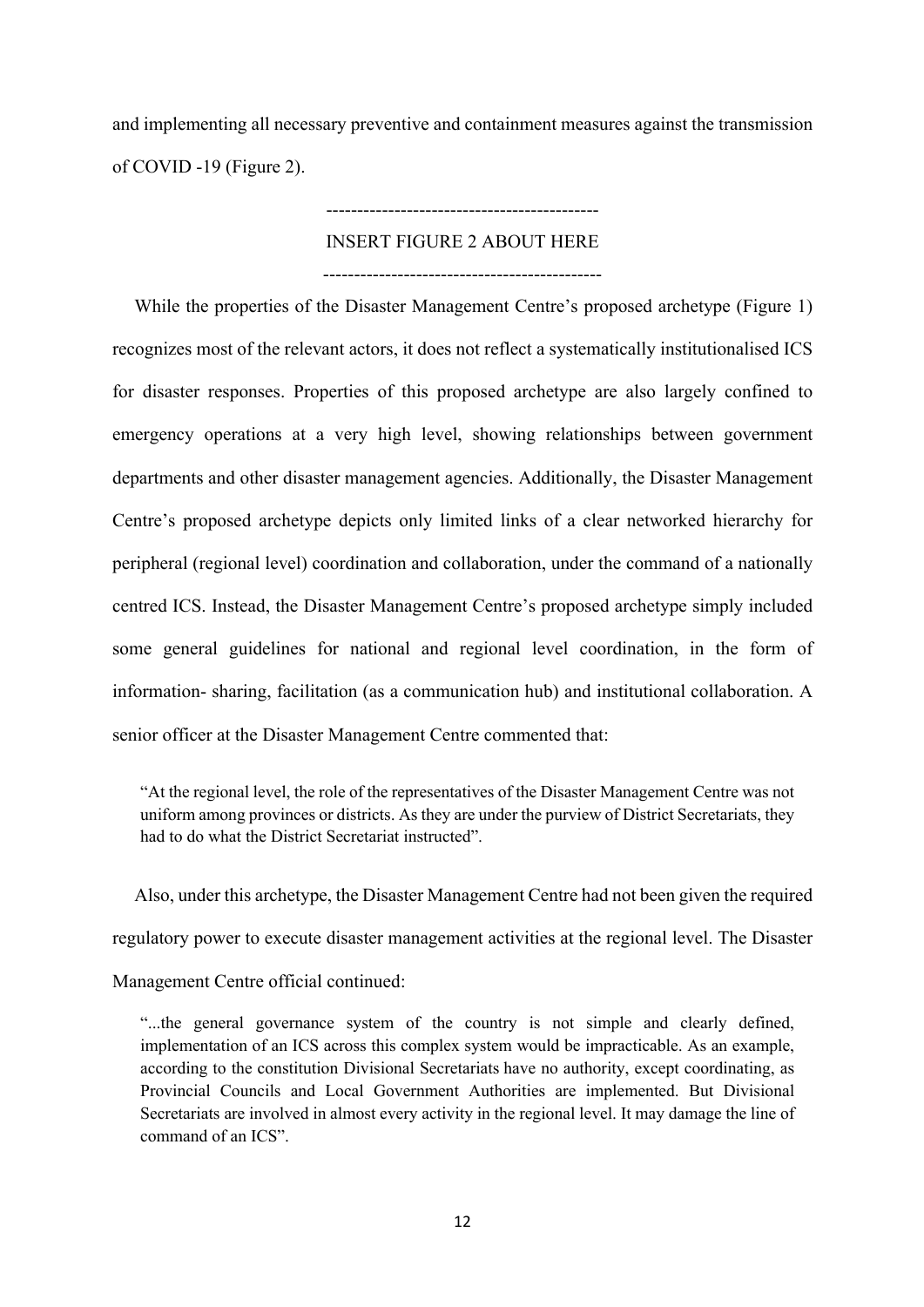Apparently, the patterns of the Disaster Management Centre's proposed archetype were largely reflected by the centralization and reduction of the opportunities to express context specific ideas and explore alternative solutions at the provincial council and local government level. Such a value system suppresses the local officials' experiences and wisdom about local disaster issues and their learning orientation in relation to local disaster risks. Similarly, too much formalization via rules and procedures on paper creates a coercive mechanism that suffocates the openness with which local disaster management professionals can freely contribute new ideas and engage in locally recognised risk reduction methods and behaviours. Thus, the coercion through disaster management regulations brought about by centralization and the rigidity embedded in a formalized ICS structure not only restrains the generation of locally produced innovative ideas, but also inhibits the processes through which innovative disaster risk reduction outcomes are produced. The hierarchical organization of the Disaster Management Centre's proposed archetype also tends to self-reinforce the existing power structure of the public administration system in Sri Lanka, which intensifies the barriers between divisions and hinders cross-institutional and cross-functional collaboration during disaster situations such as COVID-19.

These weaknesses led the Sri Lankan government to proactively establish a completely new and ad-hoc ICS archetype to manage COVID-19 emergency responses. Under the new archetype, the Sri Lankan President appointed the Chief of Defence Staff and Commander of the Army as the head of the NOCPCO. Other main stakeholders included the Director General of Health Services, representatives of supportive institutions including the national Disaster Management Centre, Sri Lankan Police and a team of experts. While the political leadership of the NOCPCO was held by the President and the Minister of Health, technical leadership was given to the Army Commander. A representative of the Sri Lanka Police shared his experience in the NOCPCO: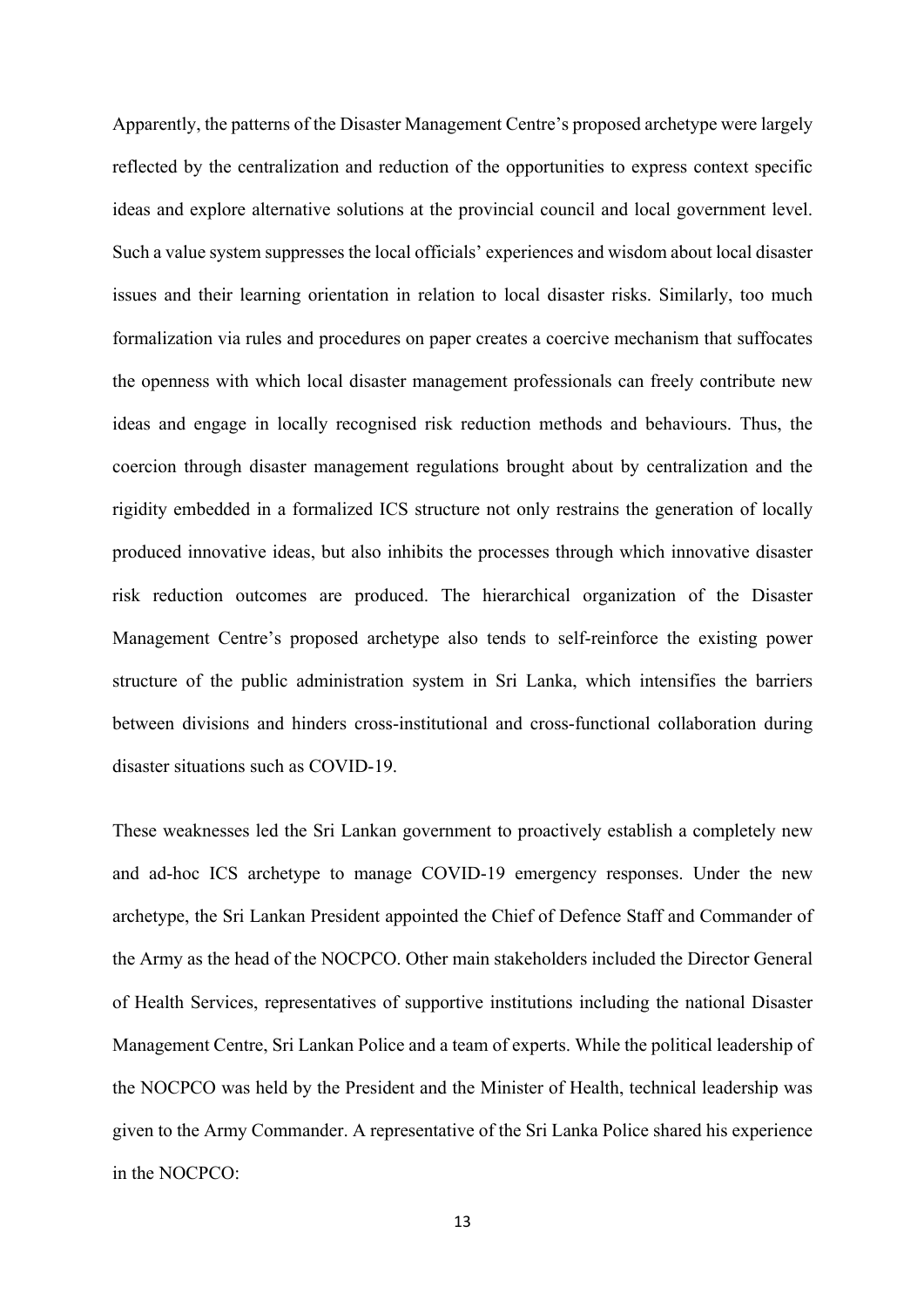"It was not an issue to work with the Army Commander. He didn't interfere in the work of the police and allowed me to deliver actions related to me".

While the Disaster Management Centre was also considered a key stakeholder of this newly emerged ICS archetype, it has not been delegated sufficient legal authority and capacity to engage in national level operations. An assistant director of the Disaster Management Centre commented that:

"The centre [Disaster Management Centre] has not enough manpower. Specifically, expertise personnel to be involved, and some legislative barriers also matter in this situation. The Disaster Management Centre should have enough legitimate power to participate in this kind of disaster, and the centre must be ruled under the President, otherwise the centre cannot lead disaster management".

In addition to NOCPCO, a Presidential Task Force for Essential Services (Task Force) was established to direct, coordinate and monitor the continuity of the services and for the sustenance of overall community life. The Task Force was headed by the President's special envoy with the objective of controlling the pandemic and restoring the livelihood of the public. The Task Force comprised of provincial governors, ministry secretaries, commanders of the armed forces, the Inspector General of Police, heads of departments, heads of corporations and authorities, district and divisional secretaries. The mandate assigned to the Task Force was much wider in scope and ranges from ensuring relief measures to reaching people in need.

However, the roles, responsibilities and authority of NOCPCO members were not delegated in written form. It was revealed that most of the operations and activities were processed through a working culture of personal level communication, mutual understanding and trust among members. Although there was no clear delegation of authority in the NOCPCO, there was no conflict of interest among stakeholders. The Director General of Health Services recounted that the technical decisions they took were not interfered with by other members of NOCPCO. He commented that:

"I worked with the Minister of Health very closely and took decisions, others didn't interfere".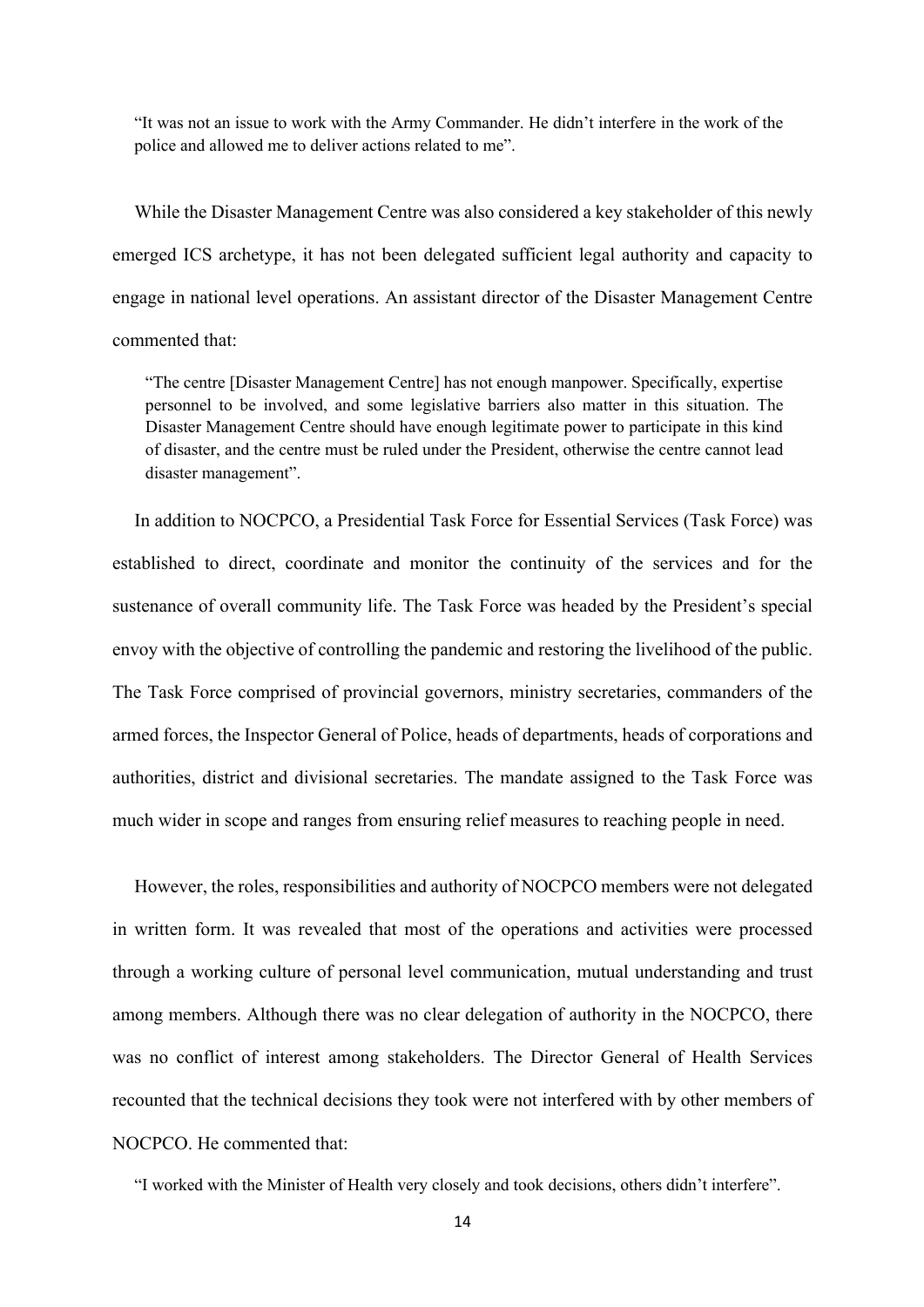This new networked hierarchy archetype was built around the political economic visions and ideas of government leaders, and technical expertise and logistics of the military leadership. As the military is equipped with the necessary training, experience and logistics to command and control disasters, their involvement brought much needed technical expertise into this newly emerged ICS archetype. The structural and system changes from the Disaster Management Centre's emergency operations plan to the new archetype happened at both levels: the central structures, i.e. the new NOCPCO committee, as well as the peripheries, i.e. military presence in the regional mechanisms (see Greenwood & Hinings, 1996; Abbott, 2001). Through this new networked hierarchy, the military forces were given the power and authority to implement emergency responses, with the assistance of health services, and existing administrative services such as public health instructors and public officials at the regional level. Moreover, in this newly formed networked ICS hierarchy, although the bureaucratic properties pertained to a holistic organizational design, an empowering climate was created due to the significant involvement of provincial and local level staff engaging in COVID-19 practices such as information sharing, local members' suggestions, self-management teams, cross-functional teams and work rotations. This tended to create a collaborative and constructive working culture in which to manage the diverse types of organisational entities and resource personnel involved in COVID-19 management exercises; it generated innovative risk reduction ideas from the bottom-up at both national provincial/local levels. In addition, this networked ICS hierarchy was intended to create a pattern of information sharing and to convey the values of managerial flexibility and interdependent cooperation among government officers and other stakeholders, at national and local levels.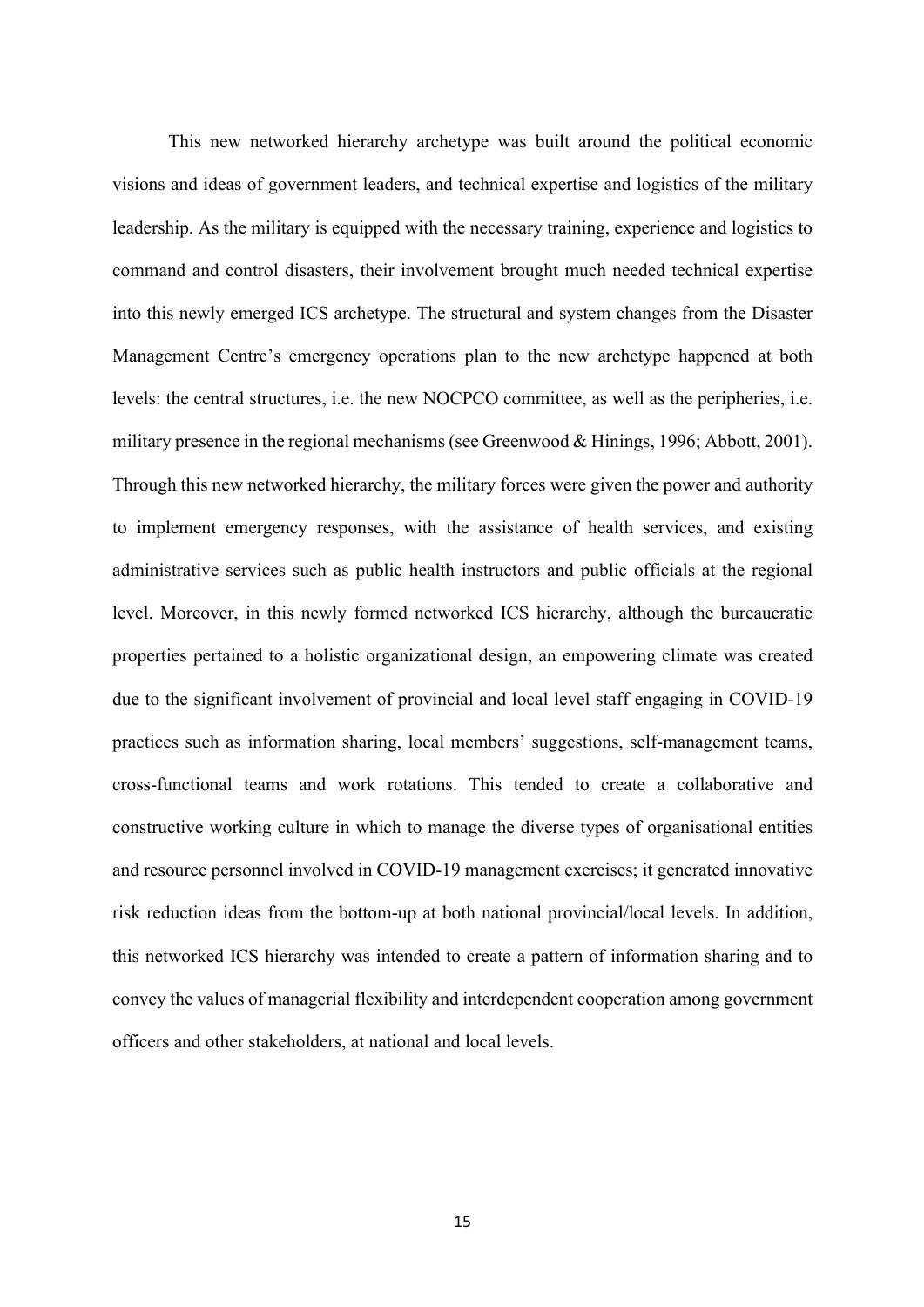# *4.2. Experience and reflections of the newly formed networked hierarchy for COVID-19 management*

## *4.2.1. Integrated responses through diverse interorganisational actors*

In a holistic approach, Sri Lanka's COVID-19 response system focuses on four lines of operations: military, police and intelligence; medical and healthcare; psychological care; and economic and community well-being. First, the military, police and intelligence contributed to identifying index cases of clusters, vulnerable communities, possible contacts and to preventing the spread through human mobility. The Army commander, the Director General of Health Services and the representative of the police were responsible for providing updated information to the public. Additionally, the Health Education Bureau provided important health messages to the public. Collection of community level information, analysis and interpretation was done by the Epidemiology Unit. Importantly, the intelligence arm of the army played a vital role in providing information about patients and contacts, which was shared with the Epidemiology Unit. Finally, the Epidemiology Unit analysed the data and produced information necessary for the control activities.

Second, Medical and Health Care focused on early detection, isolation and treatment. Additionally, contact tracing was enabled through primary healthcare staff and taking public health preventive measures to prevent the spread. The process also involved quarantining exposed persons. Quarantine of suspected patients was arranged in compliance with the Quarantine Act. The legal authority of the quarantine law lies with the Director General of Health Services of Sri Lanka. As this was the first time in recent history that the quarantine law was applied, the police department also had a challenging duty. A representative of the police noted that:

"One of my responsibilities was to implement the law and make recommendations to the committee to implement law and make the community aware of what actions were being taken by the Police".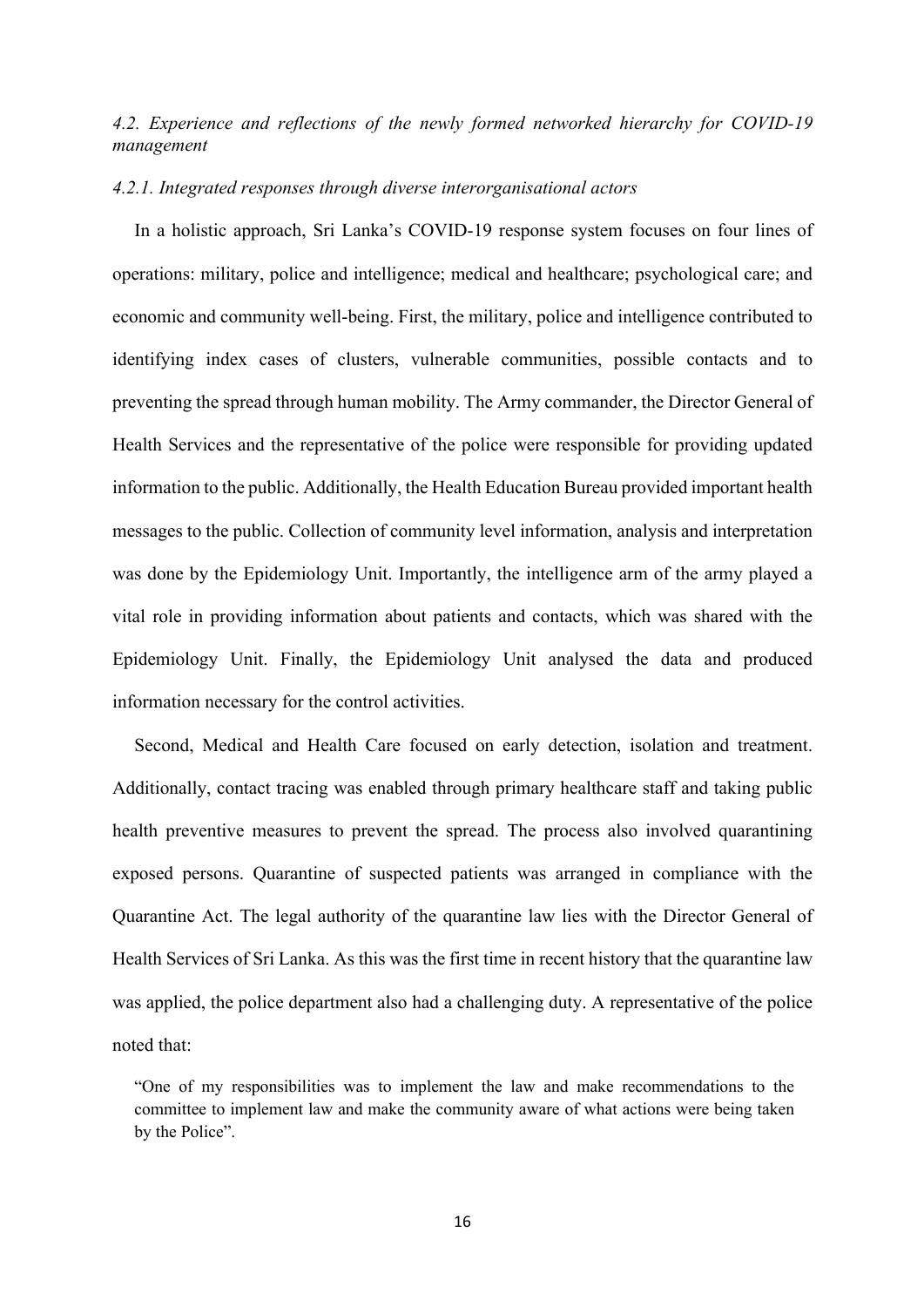Importantly, all health activities were delivered through the existing health care structures. At the operational level, hospital directors, regional directors and provincial directors of health services were responsible for implementation. This strategy was based on a Detection, Isolation and Tracing model. Sri Lanka's century-old Quarantine Act has provisions to enable the Director General of Health Services or delegates to quarantine people suspected of being diseased:

"It shall be lawful for the proper authority to cause any person diseased, or suspected to be diseased, in any house or place to be removed to some public hospital or other place provided for the purpose for such period as the proper authority shall direct" (Ministry of Health, 2020).

Third, the focus of psychological care has been the cognitive domain (knowledge and intellectual capacity) of the community, and has consisted of providing the right information about COVID-19 in the country and in the world. This includes the measures taken by the government to prevent the disease spreading, encouraging people to abide by medical and health instructions and adhering to law and order. A medical researcher who is affiliated to the Infectious Diseases Hospital in Sri Lanka commented how such collaborative approaches have helped inter-institutional research efforts in responding to COVID:

"Today, I am supporting the collection of COVID-19 samples and facilitating the research between several Institutions. As a young medical professional, I am proud to be on the frontlines of Sri Lanka's COVID-19 response. This virus has an impact on all our lives, regardless of any religion or creed. To defeat it, we all need to work together"(United Nations, Sri Lanka's Covid 19 Responses, 2020).

Finally, the health of the community and the economy was maintained by looking after the immediate well-being of the population, by providing them with uninterrupted food supplies and medicines. Attention was given to ensuring essential services and administrative functions, to supporting the livelihoods of lockdown affected people, and proposing mid and long-term economic strategies against a possible global economic recession as a result of the pandemic. The vertical general administrative channel of the country, which consists of district secretaries, divisional secretaries and public officials in villages, was used to distribute welfare facilities. Beneficiaries at the community level were identified by a six-member committee,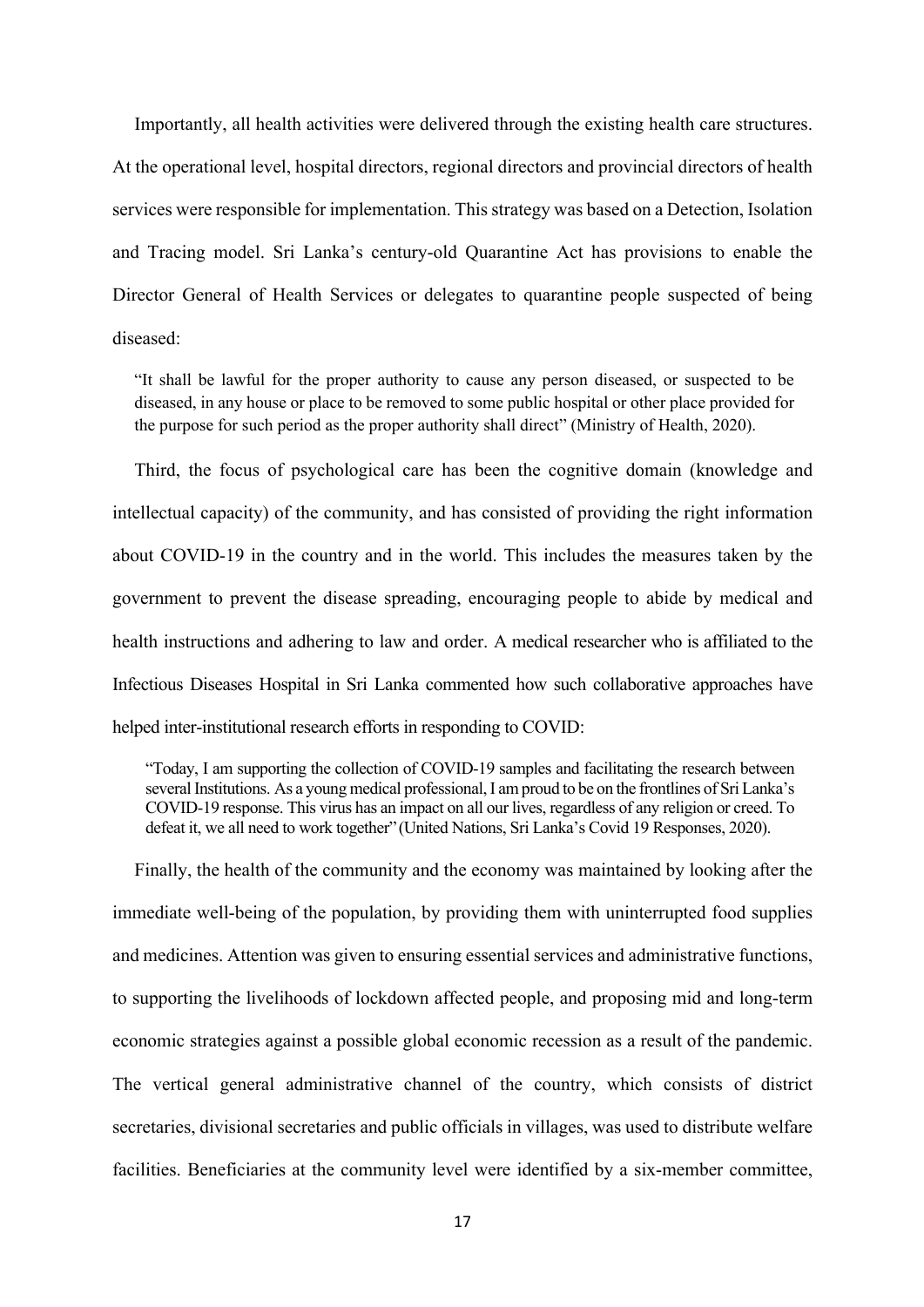comprising five public officials and a political representative at the community level. For instance, the government distributed welfare packages of 5,000 Sri Lankan Rupees per month per family, and financial subsidies for mortgage instalments and monthly bills. However, as reported by local newspapers, trade union actions were taken by various public officers' associations in response to inconsistencies in welfare distribution procedures:

"Given the confusion over the matter as well as frustration over several other developments, unions representing Grama Niladharis [village level public officers], Economic Development Officers and Agricultural Research Officers decided to step away from duties related to distribution of the Rs 5000 allowance last week. This decision was reversed after late night discussions with Government authorities" (Sunday Times, 26 April 2020).

#### *4.2.2. Proactive responses: timely thinking and swift actions by interorganisational actors*

The health authorities took immediate action to follow the World Health Organisation guidelines and informed the government of the necessary urgent actions. Sri Lanka's first confirmed COVID-19 case was reported on 27 January 2020. On the same day, the Ministry of Health instructed the establishment of a quarantine unit at Sri Lanka's main international airport as a means of screening and detecting overseas passengers travelling with symptoms. With immediate effect, the Ministry of Health formed a National Action Committee of 22 medical professionals representing various areas of expertise. The Department of Immigration and Emigration informed all overseas employees, especially workers from China, to limit their movements to the workplace and residence. The first patient was immediately sent into quarantine at the National Institute of Infection Diseases and returned home after fully recovering on 19 February 2020. On 11 March 2020, the government decided to suspend all on-arrival tourist visas. All schools and higher education institutions were closed on 12 March 2020. With the increased demand for facemasks, the drug control authority imposed a maximum retail price. The Director General of Health Services commented on how this early planning helped to manage the spread of the virus.

"We have managed this [containment of pandemic] because we planned in advance" (The Hindu, 24 May 2020).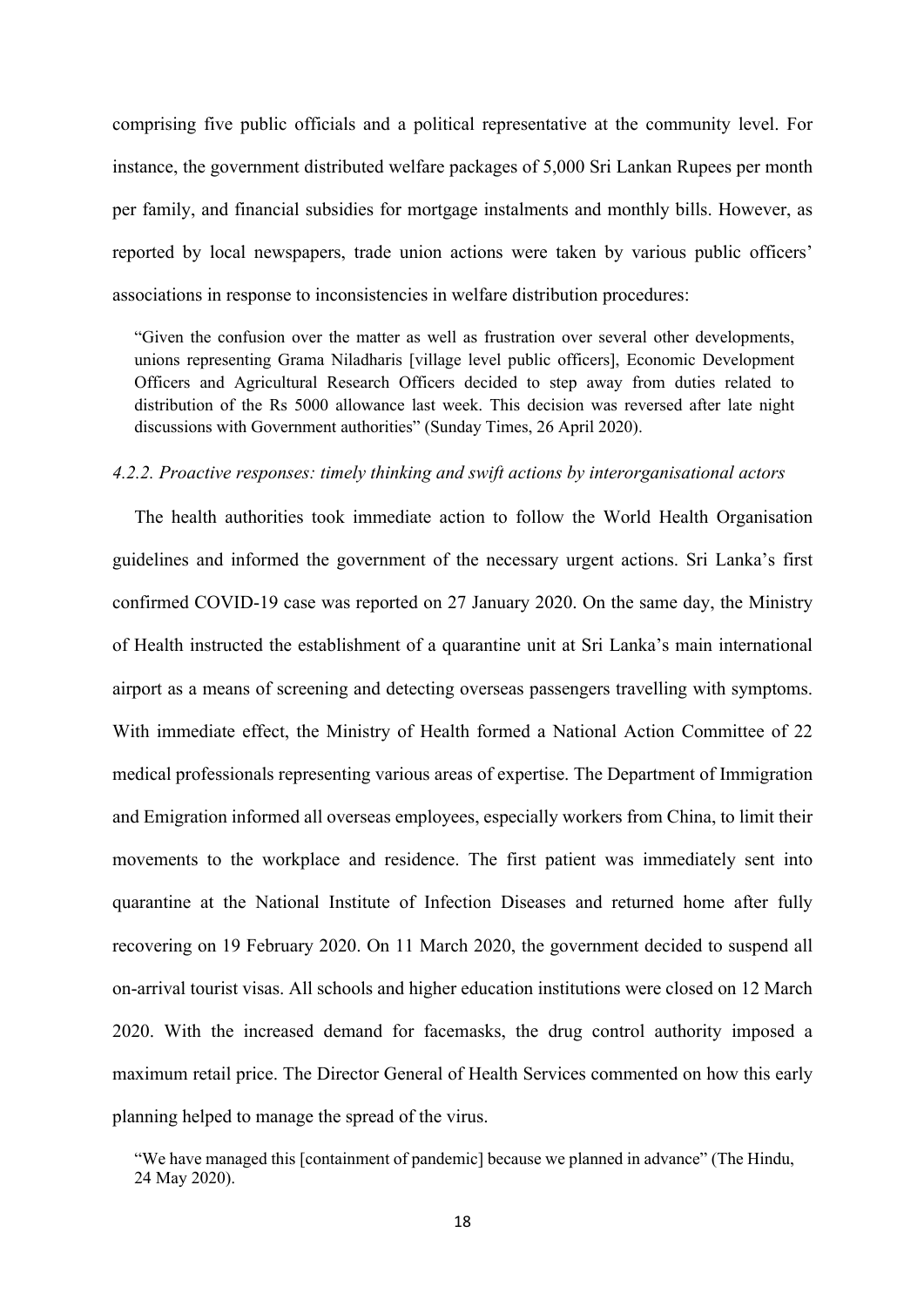At the very beginning of the pandemic, the President instructed the state intelligence service and health authorities to forecast the development of the disease in the world and to assess possible impacts in the region and within the country. The military forces were instructed to be ready to establish and handle quarantine centres and the police to be prepared for law enforcement during any emergency. On 4 April 2020, Sri Lanka's Government Medical Officer's Association proposed a COVID-19 exit strategic plan to the President of Sri Lanka (Government Medical Officers' Association, 2020). The plan consisted of various national level procedures to be implemented in line with World Health Organisation recommendations. As per the strategic guidelines, the government took firm action to trace potential COVID-19 patients (and contacts of the patients) with the support of the military intelligence services, telecommunication providers, police, public health inspectors, field midwives, public field assistants and the community.

In the operations and planning process, the Disaster Management Centre played a key role related to information sharing at the national level. According to the Disaster Management Act, the Disaster Management Centre is responsible for managing the information hub during an emergency. The Disaster Management Centre's call centre acted as the communication hub in the COVID-19 management process. As stated by an official from the Disaster Management Centre:

"As the Disaster Management Act describes, the Disaster Management Centre did a fairly satisfactory job. However, it was not surfaced in the public domain".

At the same time, the Disaster Management Centre official was critical of inter-agency coordination and collaboration in terms of information sharing at the national level:

"Further, inter-agency coordination and collaboration at the central level was also very poor. Though the Disaster Management Act clearly describes the necessary protocols, the information sharing did not happen accordingly".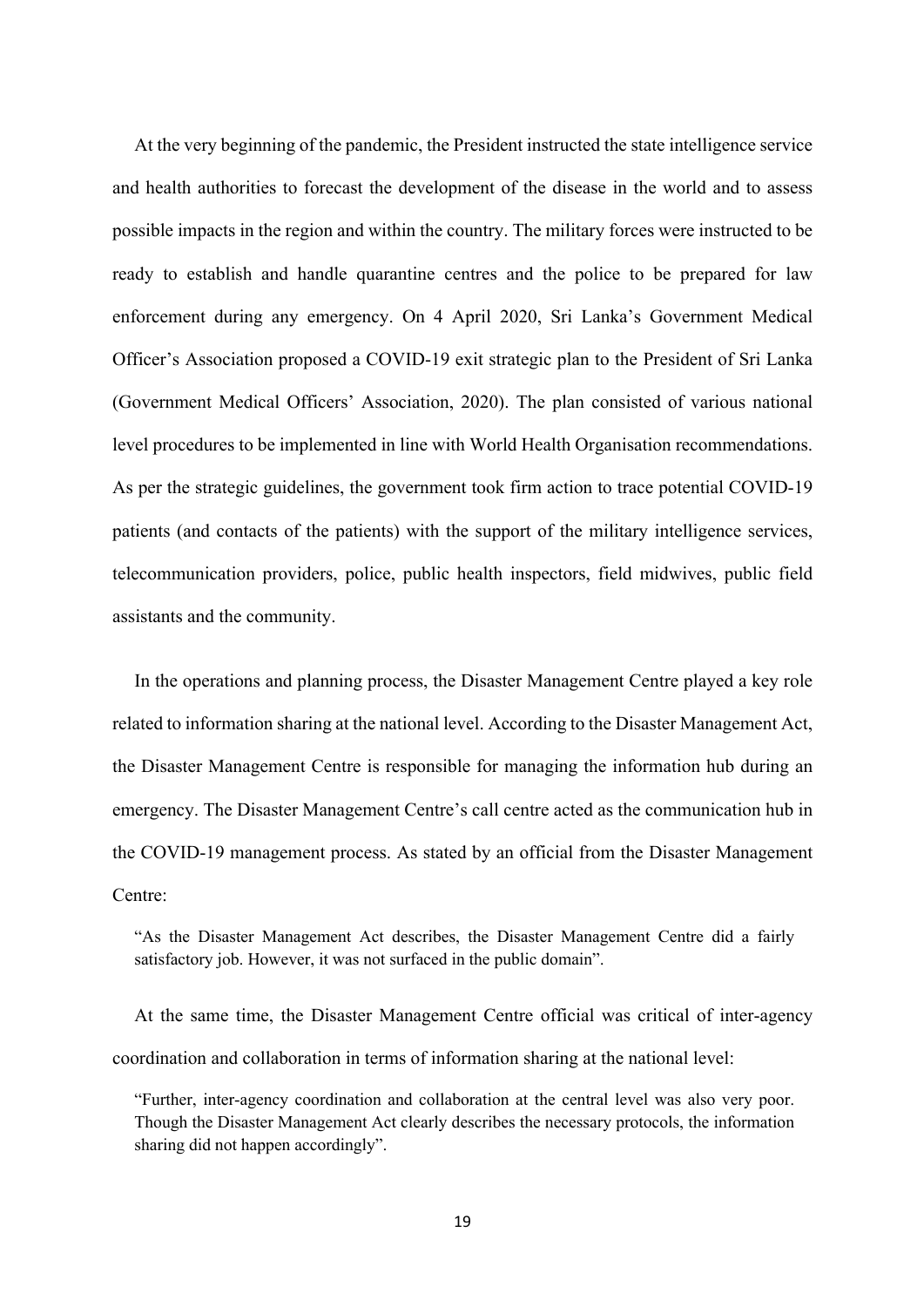#### *4.2.3. Context-specific interorganisational collaboration and coordination*

Despite several limitations, contract tracing, immediate testing and self-isolation have been proactively used during the response stage in Sri Lanka. The tracing was operationalized at four levels, covering both contacts and places visited by patients (Government Medical Officers' Association, 2020). For instance, once a confirmed patient was found at the first level, all possible direct contacts of the patient were located, followed by quarantine at home or in an institution for 14 days and testing for COVID-19 antigen by Polymerase Chain Reaction (PCR) testing (Government Medical Officers' Association, 2020). Then at the second level, contacts of the direct contacts were traced and told to self-isolate. Thereafter, the third and the fourth levels were also traced and self-isolated. If anyone at the first level tested positive, the person's direct contacts were tested. Further, if anyone at a quarantine centre developed the disease, the quarantine period of all the direct contacts of the patient was extended for another 14 days.

All quarantined and self-isolated people were closely monitored by public health field staff. Contact tracing was efficiently done by the intelligence arm of the army and the well-organized nationwide public health network. If a cluster of cases was observed in the community, the whole area where patients' contacts were known was locked down. The government also set up a 24hr mobile telephone line to contact any person with evidence related to potential COVID-19 patients. The defence secretary highlighted the rigorousness of the tracing process:

"They [COVID-19 patients] cannot just escape as our intelligence agencies are fully alerted to identify them and direct them to law enforcement authorities" (News First, 18 April 2020).

According to the Director General of Health Services, instead of the commonly used slogan '*test – test- test'*, Sri Lankan health authorities followed an algorithm to conduct the appropriate number of tests, by targeting the most potential contacts. The key focus of the testing mechanism was to identify vulnerable groups, such as those residing in high-risk populations,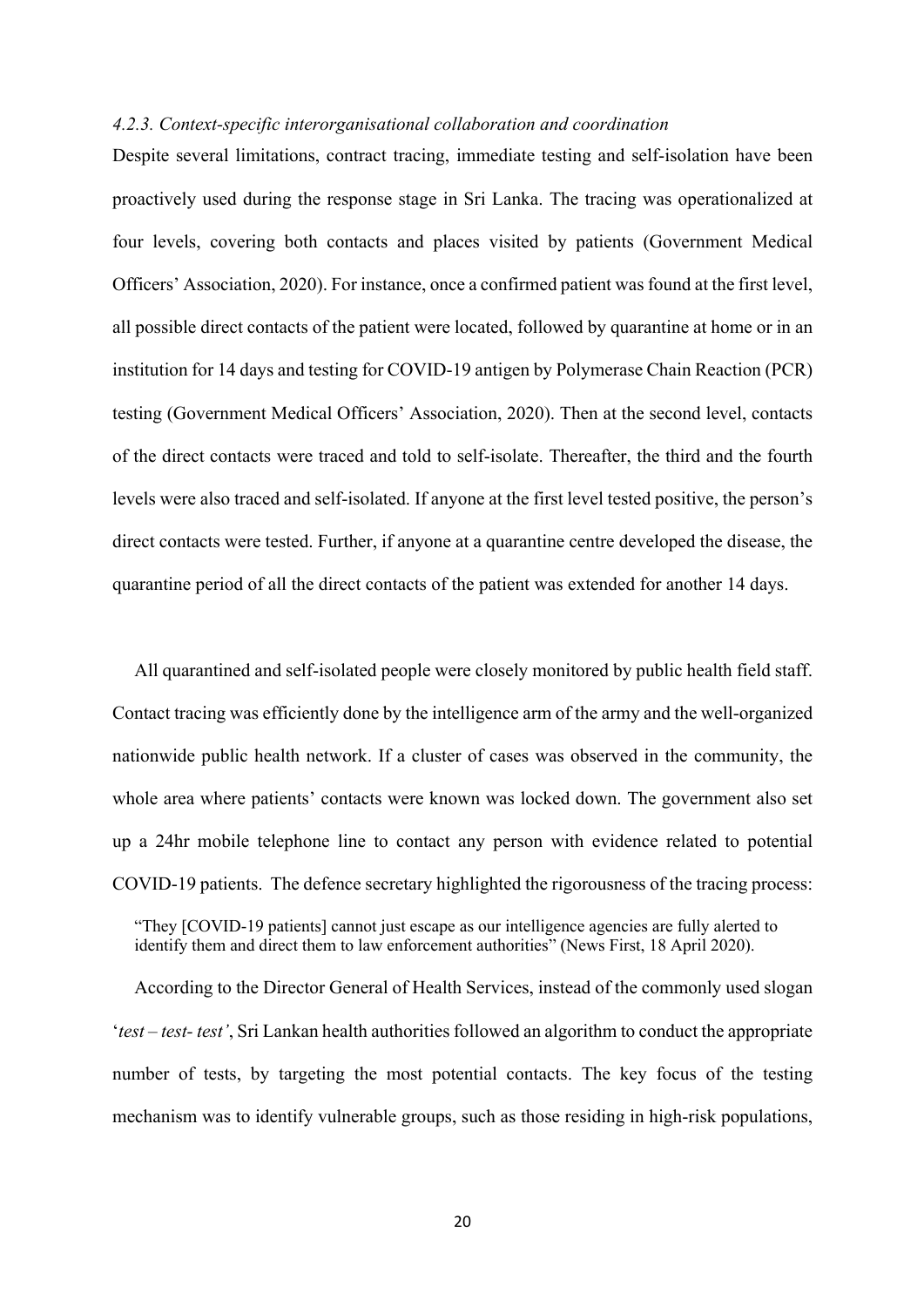slums, street beggars, drug addicts and autorickshaw drivers. The Director General of Health Services clarified the effectiveness and relevance of the basis of testing:

"When tests among these highly vulnerable people showed a positive rate as low as 3 %, then how can we justify arbitrarily testing more people? So, we incrementally increased testing" (The Hindu, 24 May 2020).

Furthermore, testing was expanded by carrying out sentinel surveillance in 20 selected tertiary care hospitals, by testing at least 10 patients attending the out-patients department of each hospital per day (Ministry of Health, 2020). At the community level, control activities, including contact tracing, isolation and disinfection, were carried out by medical officers of health of the area and subordinates such as public health inspectors and family health midwives (Government Medical Officers' Association; Ministry of Health, 2020). PCR tests were conducted in selected hospitals where infrastructure facilities were available. Suspected patients were kept in tertiary care hospitals till the PCR test results were released. Therefore, Sri Lanka used targeted PCR testing instead of repeated PCR testing or the Test-Test-Test approach.

# *4.2.4. Strengthening interorganisational networks through professional expertise*

The Medical Supply Division of the Ministry of Health was responsible for all medical logistics. The division provided personal protective equipment, PCR facilities, Intensive Care Units and radiology equipment and other necessary supplies to the required healthcare institutions. Some national universities and technical institutions supported the health sector by repairing medical equipment such as ventilators, patient monitors, and producing personal protective equipment and communication systems, which were used in patient management. Furthermore, many essential medical supplies, including personal protective equipment and expensive equipment, were donated by various organizations and the general public. Epidemiological strategies such as prevention of community spread were suggested by the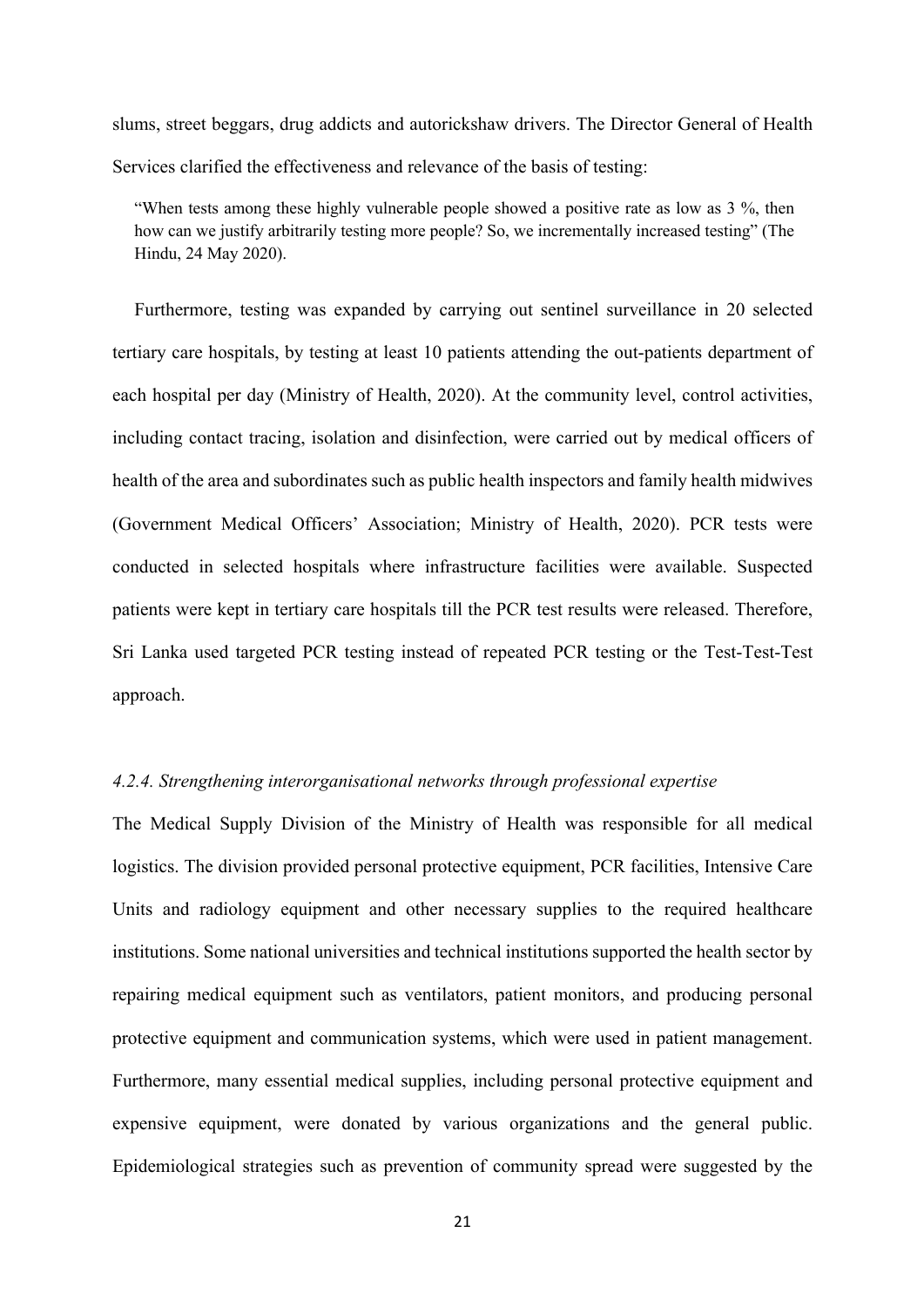Epidemiology Unit of the Ministry of Health. The Medical Research Institute and the National Institute of Infectious Diseases were the main investigation and treatment centres of COVID-19, respectively. Some infrastructure development of hospitals where there were suspected or confirmed COVID-19 patients was managed by hospital funds, donations or with the help of the Armed Forces.

Sri Lanka's military forces were involved in various activities like expanding the infrastructure. This involvement started with the facilitation of a quarantine centre for students and families recently returned from Wuhan, China at the Sri Lanka Military Academy. The military continues to facilitate 45 quarantine centres in various military bases all across the country (NOCPCO, 2020). More specifically, while the logistical operations of quarantine centres were managed by Sri Lanka's army, healthcare management was coordinated by the Medical Officer of Health of the area and the nearest tertiary care hospital (Newsfirst, 18 April 2020). Additionally, the NOCPCO identified some specific places as quarantine centres where oversees returnees and high-risk people in COVID-19 clusters were separately quarantined.

## *4.2.5. Unintended interorganisational conflicts in the peripheral structure*

In this new archetype, another mechanism was delegated through the Task Force at regional levels. In each province, there was a steering committee headed by the Governor. Other members of that committee were the Provincial Director, district directors of health services and technical experts, Secretaries of provincial ministries, district secretaries, and military and police representatives.

This mechanism was not uniform in all the provinces, however. Regional epidemiologists, a member of the steering committee and the liaison person with the Epidemiology Unit were epidemiological focal points at district and provincial levels. The regional epidemiologists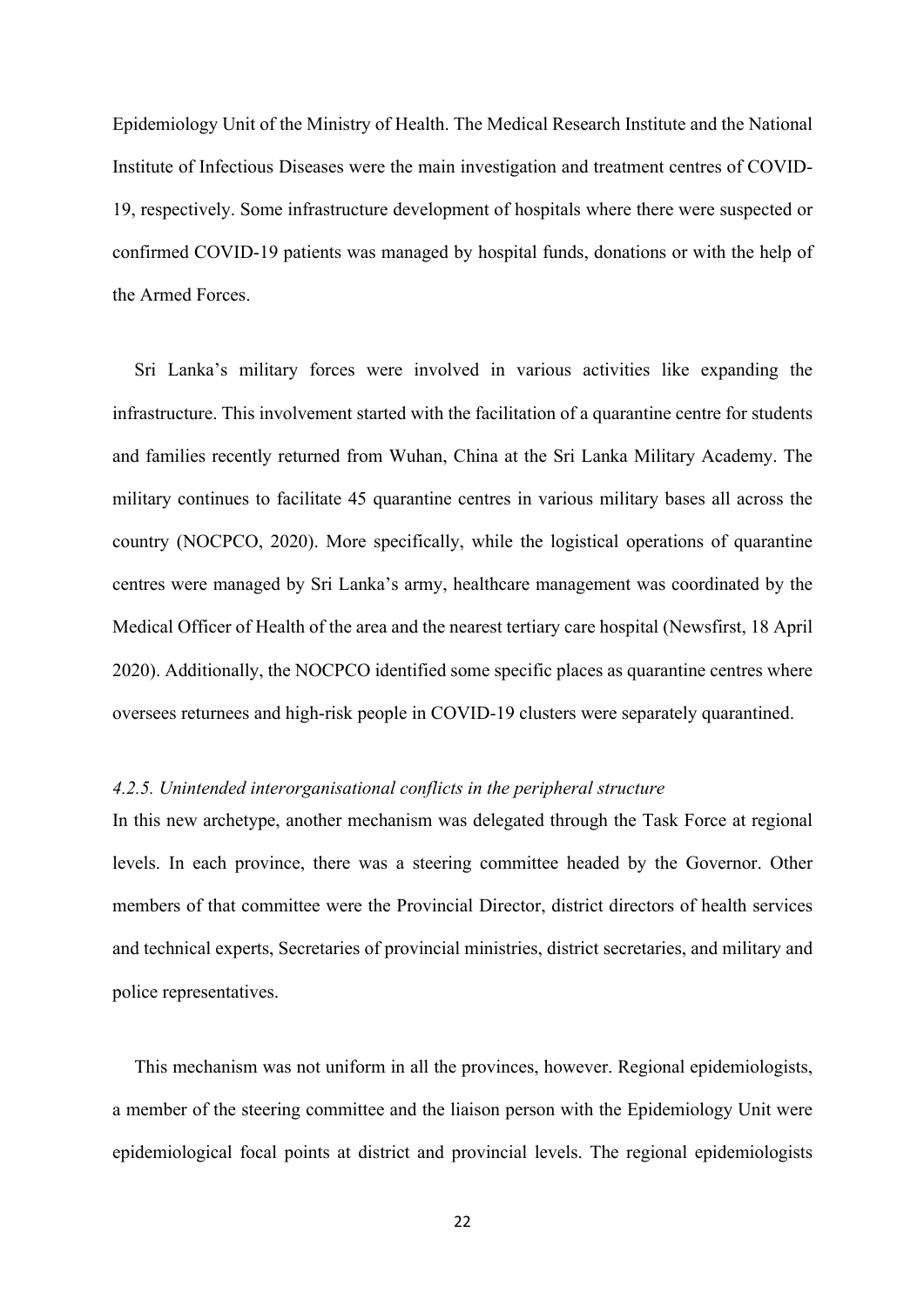coordinated all the activities related to contact tracing, isolation, preventive and control planning and treatment. Additionally, the regional epidemiologists liaised with the Ministry of Health to share information.

Due to the new working pattern of relying on mutual understanding rather than delegated responsibility, there were some disputes between the health sector and the military forces in sharing information at the regional level. One of the provincial directors of health stated:

"It seems to me that the army don't give some information, especially related to the contacts of infected military personnel to the area MOH [Medical Officer of Health]. Sometimes it delays and discourages activities of the public health officers. However, according to the Act, the Provincial Director of Health Services and delegates are the authority to take preventive, control, and quarantine activities. The army have no such authority to do so."

The regional epidemiologist also raised concerns about military involvement in the selection

process of contacts:

"I am worrying about the selection of contacts. Are all the contacts who are sent to quarantine centres really exposed? Who decided it? Is that scientific? Sometimes, I have observed that participation of health staff in this process was minimum".

The Provincial Director of Health Services was responsible for delivering COVID-19

information at the regional level. While information sharing between the army and the health

sector was quite satisfactory at the beginning of the outbreak, the Provincial Director noted that

it deteriorated in later stages:

"At this moment, I really have no clear idea about how many are being quarantined and where they are. This would be dangerous at a time if the next case wave starts."

However, the Director General of Health Services explained why the direct involvement of military forces had been an essential mechanism in effectively containing the spread of the virus:

"We don't have the capacity to build or prepare quarantine centres that fast. We have about 50 now, mostly run by the Army. A few are run by the Navy and Air Force. But for their support, we couldn't have managed this" (The Hindu, 24 May 2020).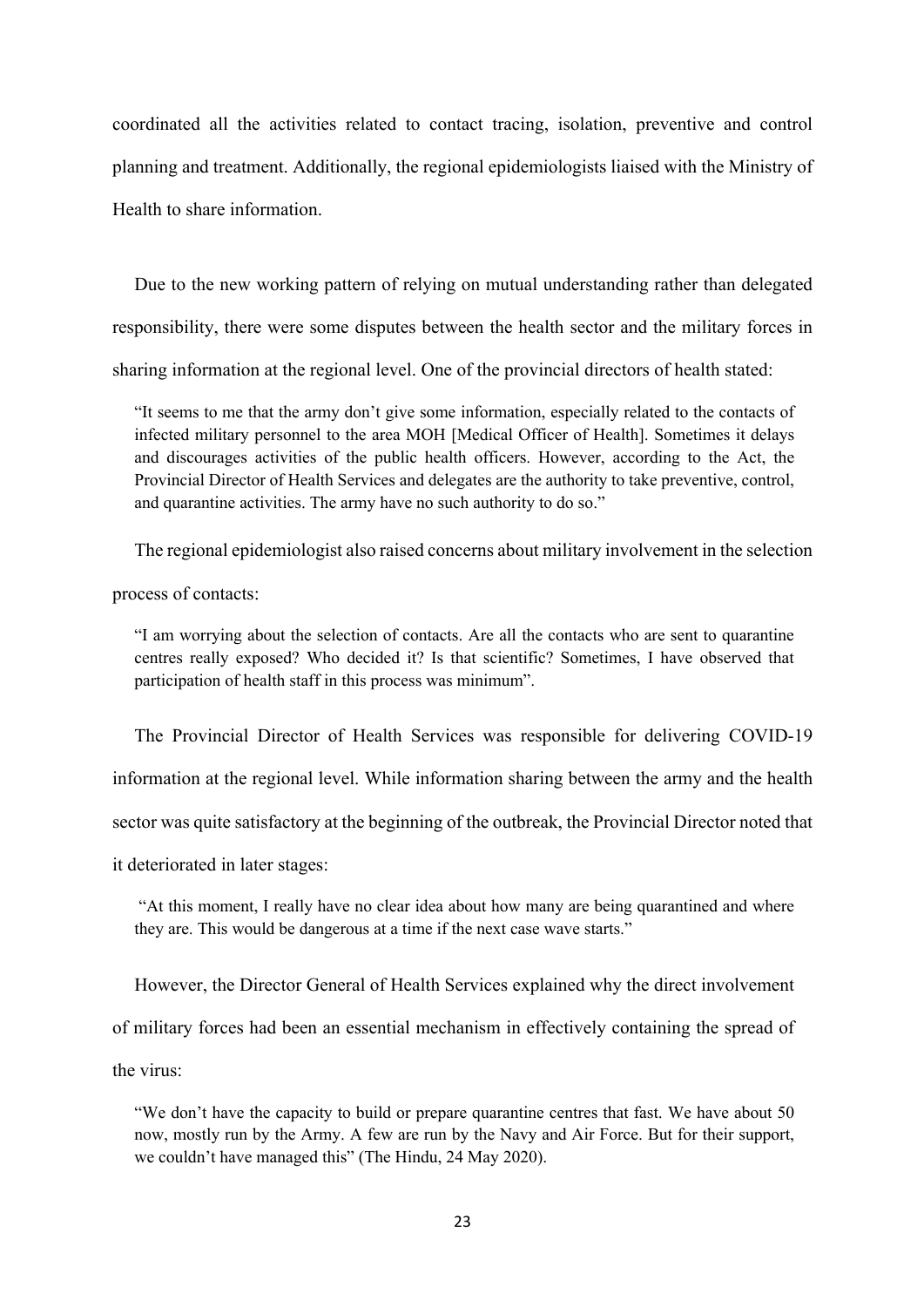# **5. Discussion and Conclusions**

The current study has examined the appropriateness of using ICS models for the provision of public services during emergency situations. It analysed the instalment of a makeshift, context specific networked hierarchy ICS as a public service provision archetype to manage COVID-19 in Sri Lanka. The study's findings lead us to offer the following discussion and conclusions.

# *5.1. The 'pattern-breakers' that enact the change from normative ICS to networked hierarchy 'archetype'*

During the COVID-19 pandemic, several changes were observed in both the properties and patterns of ICS archetypes in Sri Lanka. The Sri Lankan government made a 'revolutionary change' (Greenwood & Hinings, 1993; Abbott, 2001) from the Disaster Management Centre proposed archetype (2005) toward the existing ICS, by forming a networked hierarchy under military command and administration. This change has been quite radical and fast, fundamentally affecting all levels of the existing Disaster Management Centre's proposed archetype, and its sequence of change impacted on both the central level public administration and also the peripheral one. Sri Lanka responded proactively to the outbreak with immediate effect, supported by these newly formed institutional arrangements involving regional level teams consisting of doctors, public health inspectors (PHIs), police, military officers and administrative service staff. Under this newly formed ICS archetype, strict lockdown measures, nationwide contact tracing, compulsory testing, and quarantine mechanisms substantially reduced the transmission of COVID-19 and resulted in a very small number of deaths in comparison to countries with similar population densities.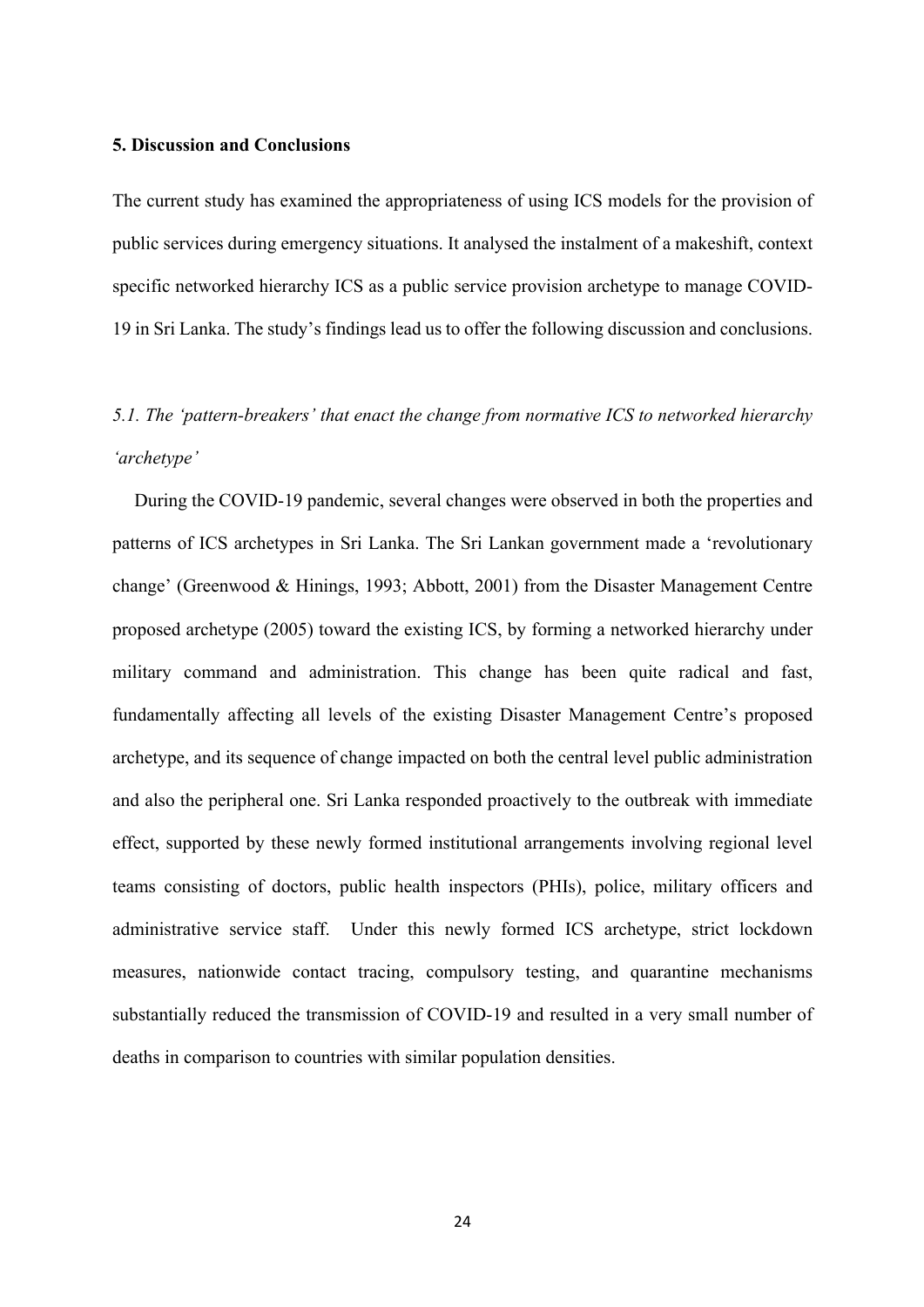These changes reflected a 'pattern-breaking' shift from the existing Disaster Management Centre proposed ICS to a networked hierarchy archetype. While the existing archetype established more of a normatively integrated collaborative working philosophy through the National Disaster Management Act of 2005, this new archetype brought an innovative and flexible hybrid working culture to the disaster management actors. Thus, in this new archetype, the bureaucracy operated as a moderating factor in forming the teamworking cultures at central and peripheral levels and promoted creative and innovative COVID-19 responses and reactions in diverse local contexts. The bureaucratic structure (managing public services from the 'top-down') and high-involvement peripheral system (motivating service delivery ideas from the 'bottom-up') of this networked hierarchy complemented each other to influence COVID-19 service provision. In addition, the study also found a positive interaction effect between bottom-up, high-involvement peripheral systems and actors of COVID-19 management, e.g., regional hospitals, PHIs and 'outside-in' social networks and organisations such as community groups and temples, at different stages of COVID-19 responses.

# *5.2. Reasons for the effectiveness of a makeshift collaborative networked hierarchy in public service delivery during COVID-19*

The new archetype brought the leadership, creativity and flexibility into response-team compositions and offered the space to accommodate various context-specific actors. Sri Lanka's human capital strength in terms of the number of military and healthcare personnel played a key role in the containment of the virus. While the political leadership of the country played a critical role by taking appropriate actions at the right time, the military forces and health driven collaborative intergovernmental agencies and health professionals have provided a consistent and holistic approach by linking the central government and local government (peripheral) decision-making (Abbott, 2001). Sri Lanka's military forces' victory in the civil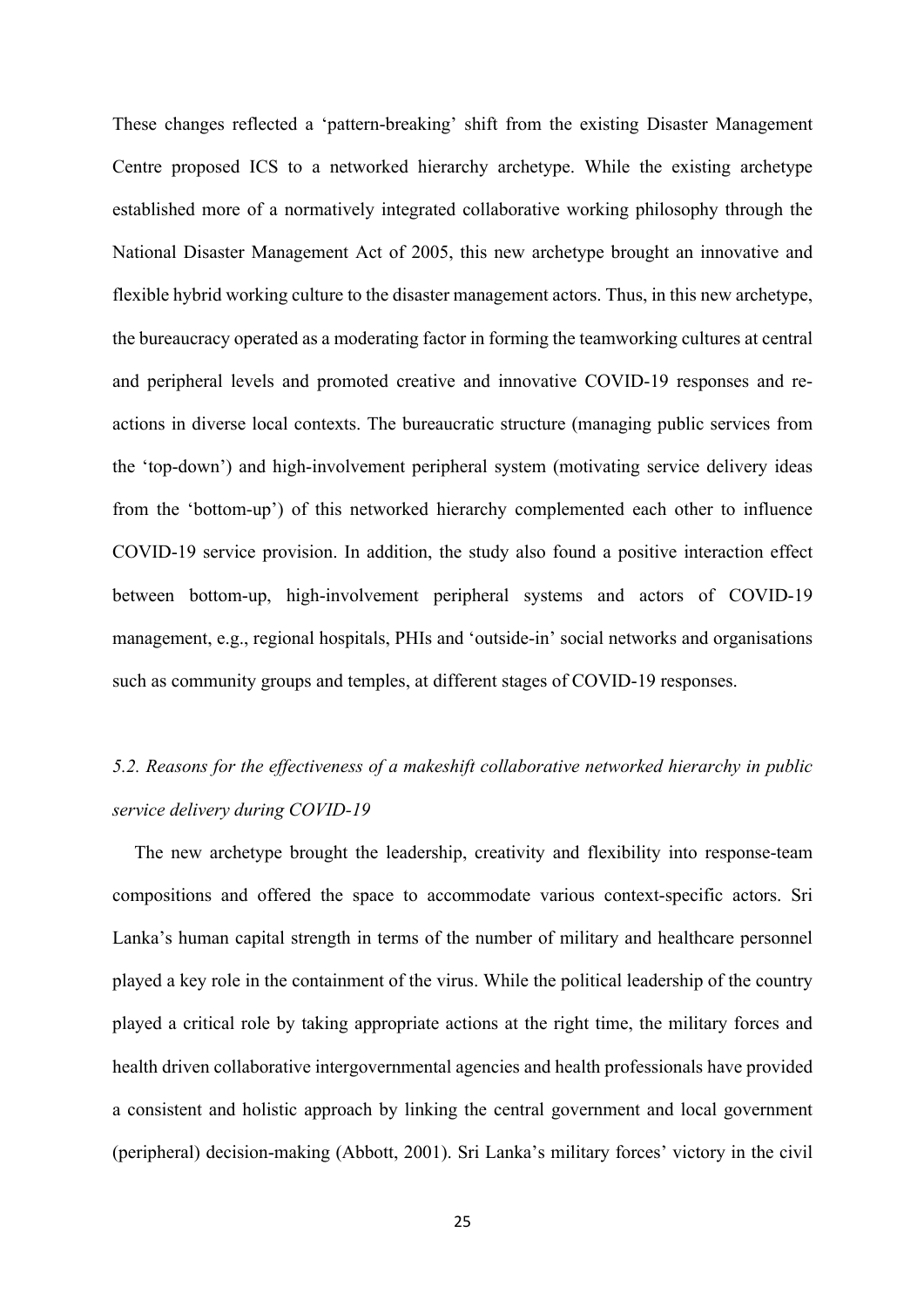war in 2009 and their handling of recurring disasters such as flooding has created a positive impression and generated a culture of public trust in the military's ability and capacity to handle humanitarian crises (e.g., Gibson-Fall, 2021). It has provided legitimacy for the active role and participation of the military in this new ICS archetype. This represents a unique underlying factor in the social context of Sri Lanka that impacted the patterns and structuring of the ICS archetypes and ultimately, the provision of extra capabilities for incident command centres.

While the military involvement in COVID-19 responses has been an emerging global trend, excessive military involvement in civil apparatuses has been widely criticised. Gibson-Fall (2021) categorises military responses to COVID-19 under three emerging trends: (i) Minimal technical military support; (ii) Blended civil-military responses; and (iii) Military-led responses. Sri Lanka's military involvement in civil healthcare responses has been categorised as "military led responses", meaning that the military has taken over the healthcare leadership (Gibson-Fall, 2021). Highlighting Sri Lanka's militarised approached to pandemic responses, Gibson-Fall (2021) emphasises that "the pandemic further encroaches military presence into domestic civilian affairs. This is particularly worrying in settings where the military leads responses amid disenfranchised minority groups, like in the Sri Lankan North-East Tamil region". It should be noted that, while the military has an important role to play during highmagnitude healthcare emergencies, the limits of such interventions must be clearly drawn to safeguard citizenship rights, independence, professionalism, and dignity within the civic apparatuses. Failure to do so will result in long-term unintended societal implications such as the militarisation of healthcare as a normative practice.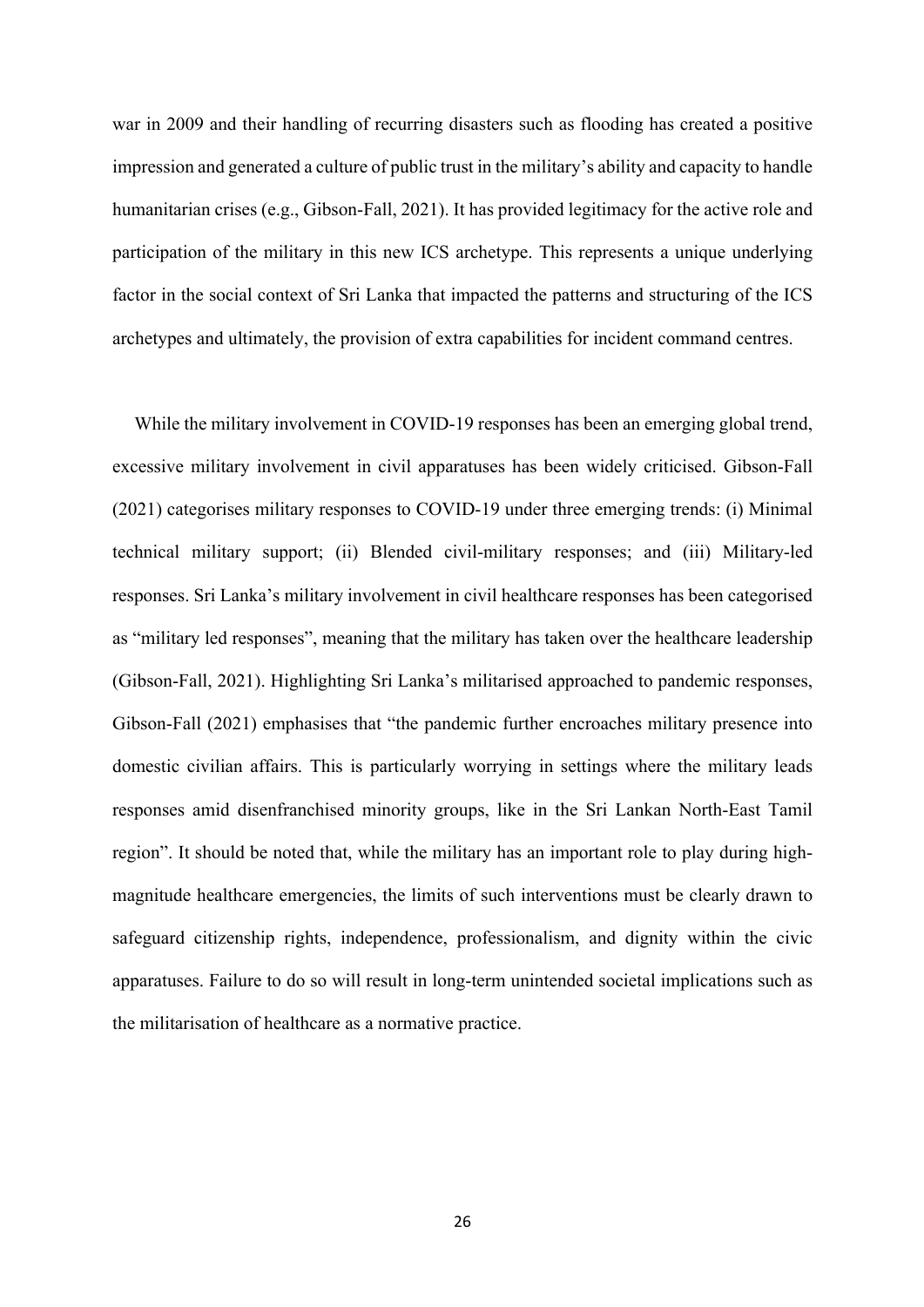## *5.3. Patterns included in the newly formed networked hierarchy ICS archetype*

The networked hierarchy archetype adopted in the Sri Lankan context thus demonstrated the 'broader patterns' of political equality, discipline and accountability to the public, because of its multiple political governance characteristics: socialist (focus on public welfare), military capitalist (discipline and accountable leadership) and also liberal capitalist (democratic principles and regulations). In particular, because of the integration of military discipline into the formal public service delivery and health services, Sri Lanka's networked hierarchy archetype has provided much needed values of energy, efficiency and control in the management of COVID-19. From the public administration perspective, it is evident that several Sri Lankan government agencies (e.g. hospitals, laboratories, public health professionals, universities and research institutions, medical colleges, military, police, education) have established collaborative and intergovernmental working patterns between both central and local government (peripheral) levels.

Although the bureaucratic structure of the new archetype has specifically conveyed a 'topdown' philosophy to COVID-19 response teams and the public, in practice the higher involvement of provincial and local government level staff generated a 'bottom-up' thinking culture, complementing each other in determining proactive COVID-19 responses at a local level. For example, the establishment of regional teams as an implementation body changed the traditional administrative culture of organizational bureaucracy by bringing together government employees such as doctors, PHIs and military staff from different levels and functions, to tackle COVID-19 responses in an unconventional pattern. While the bureaucratic structures of the new networked hierarchy provided formal directions for collective efforts, its delegation of authority to lower level COVID-19 management staff encouraged their individual devotion, creative actions and voluntary commitment.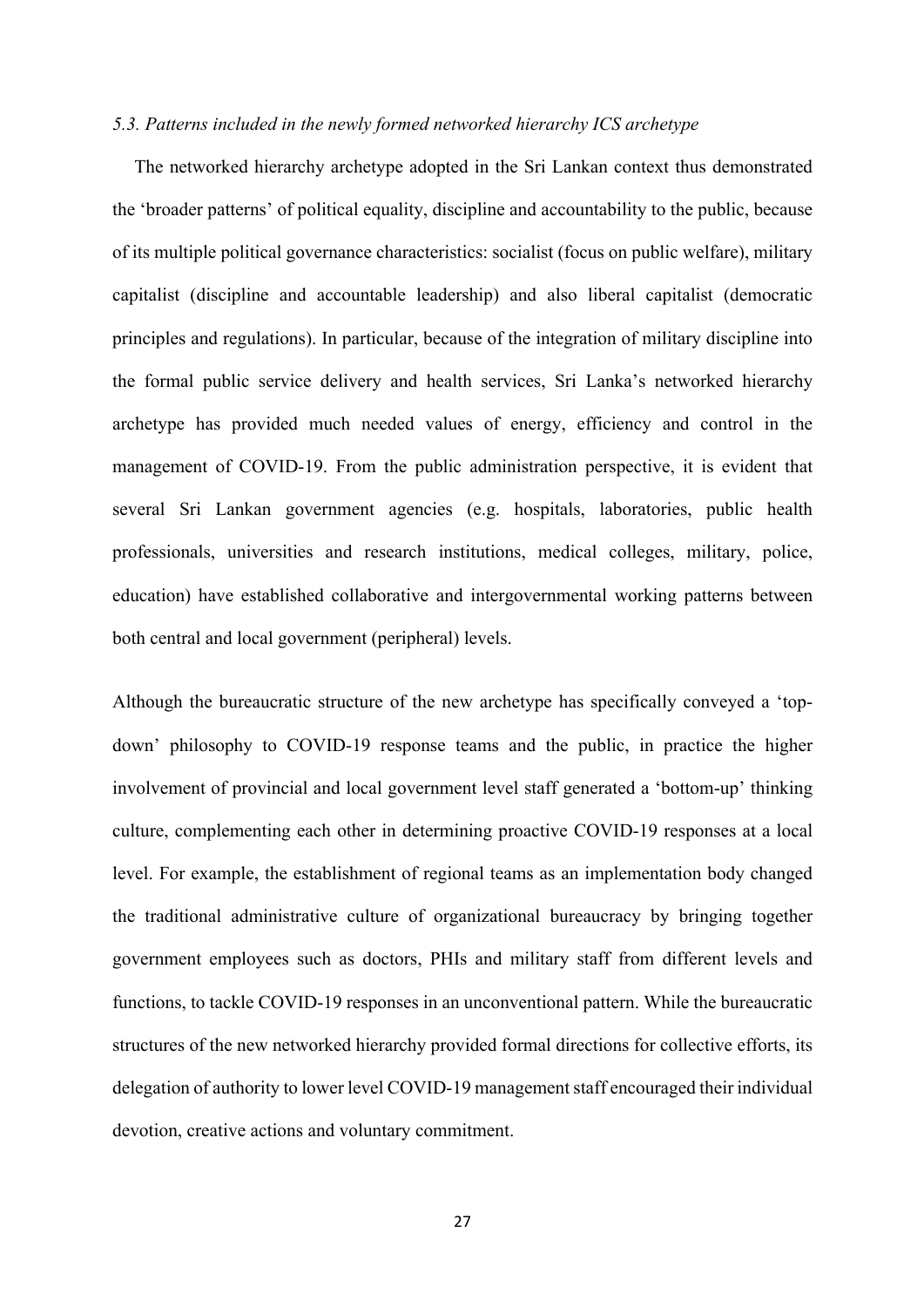# *5.4. Contributions to public service management literature and policy*

This study's findings contribute to the literature on public service provisions in emergency situations, i.e. COVID-19 (Wang & Kapucu, 2008; Moynihan, 2009; Nowell & Steelman, 2015; Fay & Ghadimi, 2020; Henderson & Charbonneau, 2016; Alon-Barkat, 2020; Christenson & Laegreid, 2020; Fay & Ghadimi, 2020; Grossi *et al.,* 2020; Hu *et al.,* 2020; Moloney & Moloney, 2020; Upadhaya *et al.,* 2020; Robinson & Wehde, 2020; Van der Wal, 2020). It also contributes to the accounting literature on networking and coordination between public service delivery firms (Mouritsen & Thrane, 2006; Johansson *et al*., 2016). None of these studies analyse the importance of ICS in managing public service challenges during high magnitude healthcare emergencies. Our paper extends this literature by revealing the manner in which a makeshift, context-specific ICS can become archetypical in the provision of public services, during high magnitude healthcare emergencies such as COVID-19.

While previous studies on context specificity (Tsai & Chi, 2012) have focused on relatively 'unsuccessful' cases of emergency management in Taiwan, Japan and the United States, the current study illustrates a case of context-specific ICS archetype, integrating the political and military leadership with administrative and professional services. The military presence was publicly 'legitimised' in this archetype because of its historically evolved image and trust, rather than its regulatory power (Gibson-Fall, 2021). However, it should be noted that the desirability of military deployment in a civil society may work differently in other countries and conditions or even in Sri Lanka under a different political leadership, even though it has been possible in the current Sri Lankan context. It requires several conditions, such as public trust and mutual respect and understanding between two leaderships (political and military) in their respective duties, responsibilities and work boundaries, to make such a deployment possible and overcome the possible 'dangers' and 'disenfranchisements' of the civic apparatuses of democratic administration and management. However, it is still possible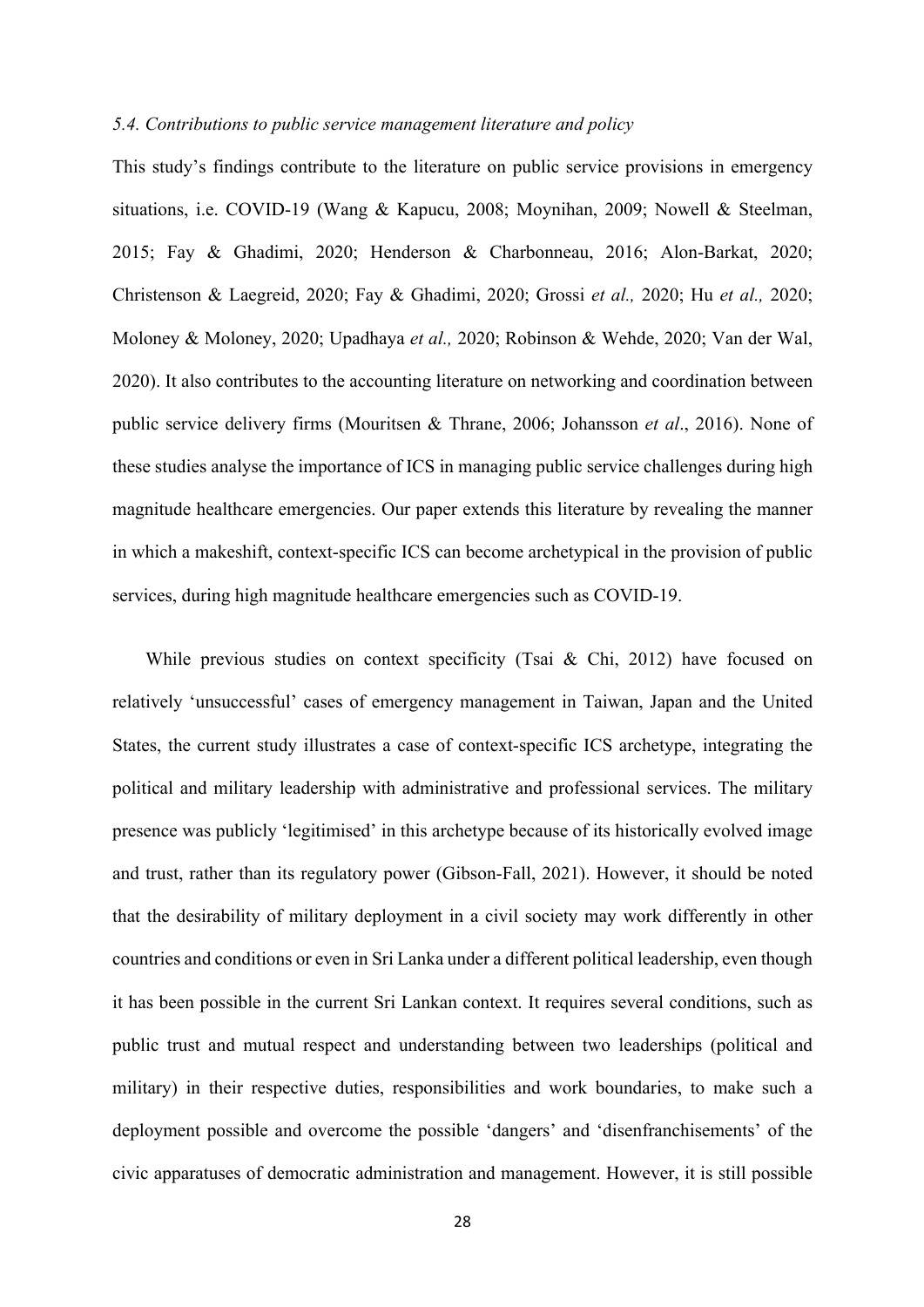to adopt non-militarized networked hierarchies, if one of the participating actors, such as the National Disaster Management Agency, can be empowered to drive the collaborative work teams at central and peripheral levels.

Overall, these findings indicate the importance of considering diverse economic and political factors of specific societies that shape how people handle disasters, instead of relying heavily on internationally developed, one-size-fits-all type public service provision ICS archetypes. Furthermore, by using archetype theory in its analysis, the study contributes theoretically to previous archetype studies in public service management (Amis *et al*., 2004; Liguori, 2012a, 2012b; Liguori & Steccolini, 2011), as none of these studies analyse the changes/evolvements of ICS archetypes in public service delivery emergency situations.

#### *5.5. Practical implications*

This study also has important public service provision policy implications from different perspectives. Based on the ideas of Emerson, Nabatchi and Balogh (2012), there are several limitations to Sri Lanka's approach, where the role of important government stakeholders may not have been considered as useful to accomplish public service provision ICS archetype goals. For example, the absence of expertise from disaster management specialists during the COVID-19 public service provision activities is significant. While other successful countries such as New Zealand seem to have adopted collaborative models in their disaster response, under the expert guidance of disaster specialists (Department of the Prime Minister and Cabinet - NZ, 2019), Sri Lanka's evidence reveals a somewhat opposite approach. As a way forward, the Sri Lankan government should re-consider institutionalising a formal structure and 'evolutionary' ICS archetype with a strong 'networked hierarchy', to prepare for long term recovery from COVID-19 and to face future emergencies (Greenwood & Hinings, 1993; Liguori & Steccolini, 2011). Our findings also suggest that in addition to the positives learned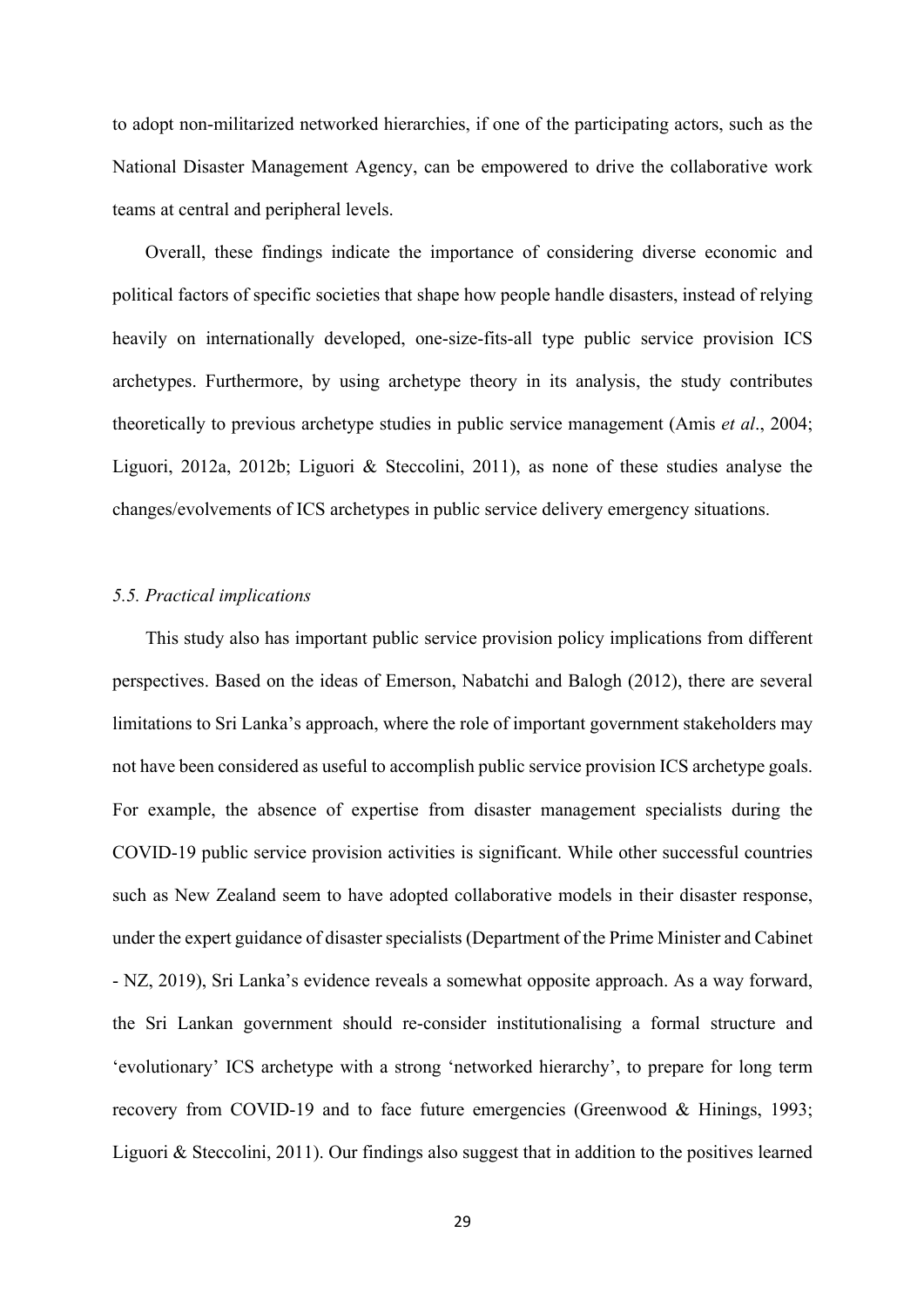from the current COVID-19 crisis, i.e., the critical importance of the military forces' role, the new context-specific public service provision archetype should be based on collaborative disaster response principles (see Moynihan, 2009; Lloyd-Smith, 2020) and technically guided by disaster management specialists.

#### *5.6. Directions for future research*

First, this study is based on the government's responses to a pandemic during the first wave; the collaborative approaches and government policy priorities have changed in their subsequent developments (e.g., the second wave). For instance, the emerging evidence in Sri Lanka shows that the newly formed collaborative network ICS has not resulted in the intended outcomes during the second wave. While the reasons behind the failure of the collaborative network ICS during the second wave are unclear, the media has often reported less coordination and communication among committee members, tension among military and health experts, and changes of national priorities as contributing to the unintended consequences in the second wave. However, future studies are warranted to explore these changes among and between different waves of the pandemic, with a particular emphasis on the second wave and the vaccination stage. Second, the pandemic is not an isolated local outbreak. To capture the government preparedness and responses comprehensively, future studies could focus on international comparative studies. Third, the critical role of non-healthcare professional and institutional involvement has been significant during the COVID-19 pandemic. Future studies may focus on institutional, policy and structural implications related to non-healthcare professionals in responding to future pandemics.

# **Reference**:

Ahrens, T., & Ferry, L. (2020), Financial resilience of English local government in the aftermath of COVID-19. *Journal of Public Budgeting, Accounting & Financial Management*. Vol. 32 No. 5, 2020 pp. 813-823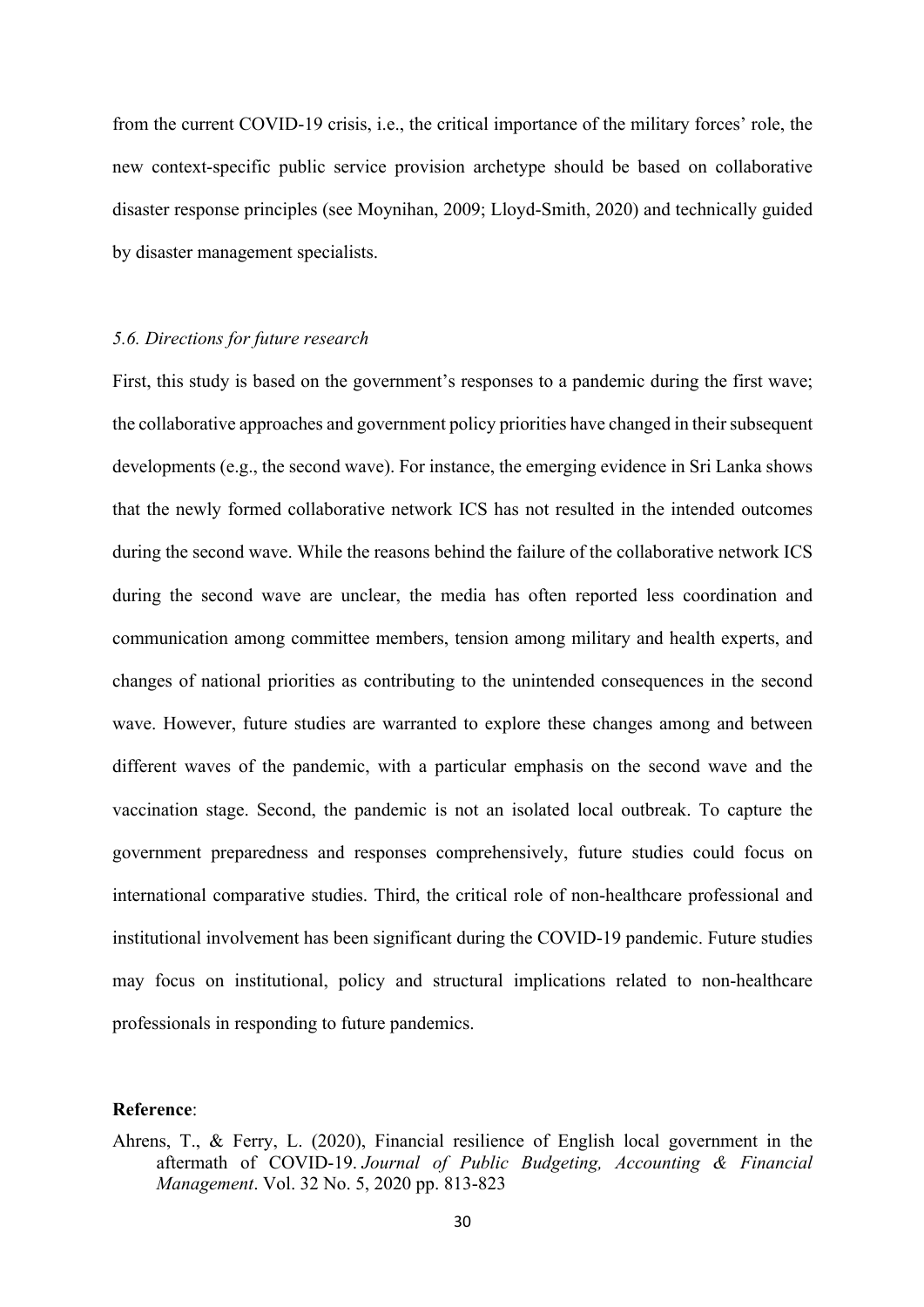- Alon-Barkat, S. (2020), "Can Government Public Communications Elicit Undue Trust? Exploring the Interac5on between Symbols and Substan5ve Informa5on in Communica5ons", *Journal of Public Administration Research and Theory*, Vol. 30 No. 1, pp. 77–95.
- Andrew, J., Baker, M., Guthrie, J. and Martin-Sardesai, A. (2020), "Australia's COVID-19 public budgeting response: the straitjacket of neoliberalism", *Journal of Public Budgeting, Accounting & Financial Management*, Vol. 32 No. 5, pp. 759-770.
- Baltic, S. (2004), "The incident command system, long a fixture in the fire services, has increasingly migrated into law enforcement, other emergency and support services, and even the private sector", *Homeland Protection Professional*. January/February.
- Brock, D. M. (2006), "The changing professional organization: A review of competing archetypes", *International Journal of Management Reviews*, Vol. 8 No. 3, pp. 157-174.
- Bruner, J. 1986. *Actual Minds, Possible Worlds* N.ew Yok: Plenum Press
- Buck, D. A., Trainor, J. E., and Aguirre, B. E. (2006), "A critical evaluation of the incident command system and NIMS", *Journal of Homeland Security and Emergency Management*, Vol. 3 No. 3. pp. 1-29.
- Cole, D. (2000), "The Incident Command System: A 25-Year Evaluation by California Practitioners." A research paper submitted to the National Fire Academy, Executive Fire Officer Program, February
- Christensen, T. and Laegreid, P. (2020), "Balancing Governance Capacity and Legitimacy: How the Norwegian Government Handled the COVID-19 Crisis as a High Performer", *Public Administration Review,* Vol. 80, No. 5 (September/October), pp. 774-779.
- Comfort, L. K. (2019), *The Dynamics of Risk: Changing Technologies and Collective Action in Seismic Events*. Princeton, NJ: Princeton University Press.
- Denzin, N.K. (1989), *Interpretive Interactionism.* Newbury Park, CA: Sage.
- Drabek, T. E. (2005), "Predicting disaster response effectiveness." *International Journal of Mass Emergencies and Disasters*, Vol. *23* No. 1. pp. 49.
- Economynext. 9 April 2020. "Sri Lanka coronavirus contact tracing gaps plugged as incubation of SARS-Cov-2 suspected to top 20 days." https://economynext.com/sri-lanka-coronavirus-contact-tracing-gaps-plugged-asincubation-of-sars-cov-2-suspected-to-top-20-days-64717/
- Emerson, K., T. Nabatchi, and S. Balogh. (2012), "An integrative framework for collaborative governance." *Journal of Public Administration Research and Theory*, Vol. 22 No.1, pp. 1– 29.
- Epidemiology Unit, (2020), "COVID-19 laboratory test strategy in Sri Lanka." Ministry of Health Sri Lanka.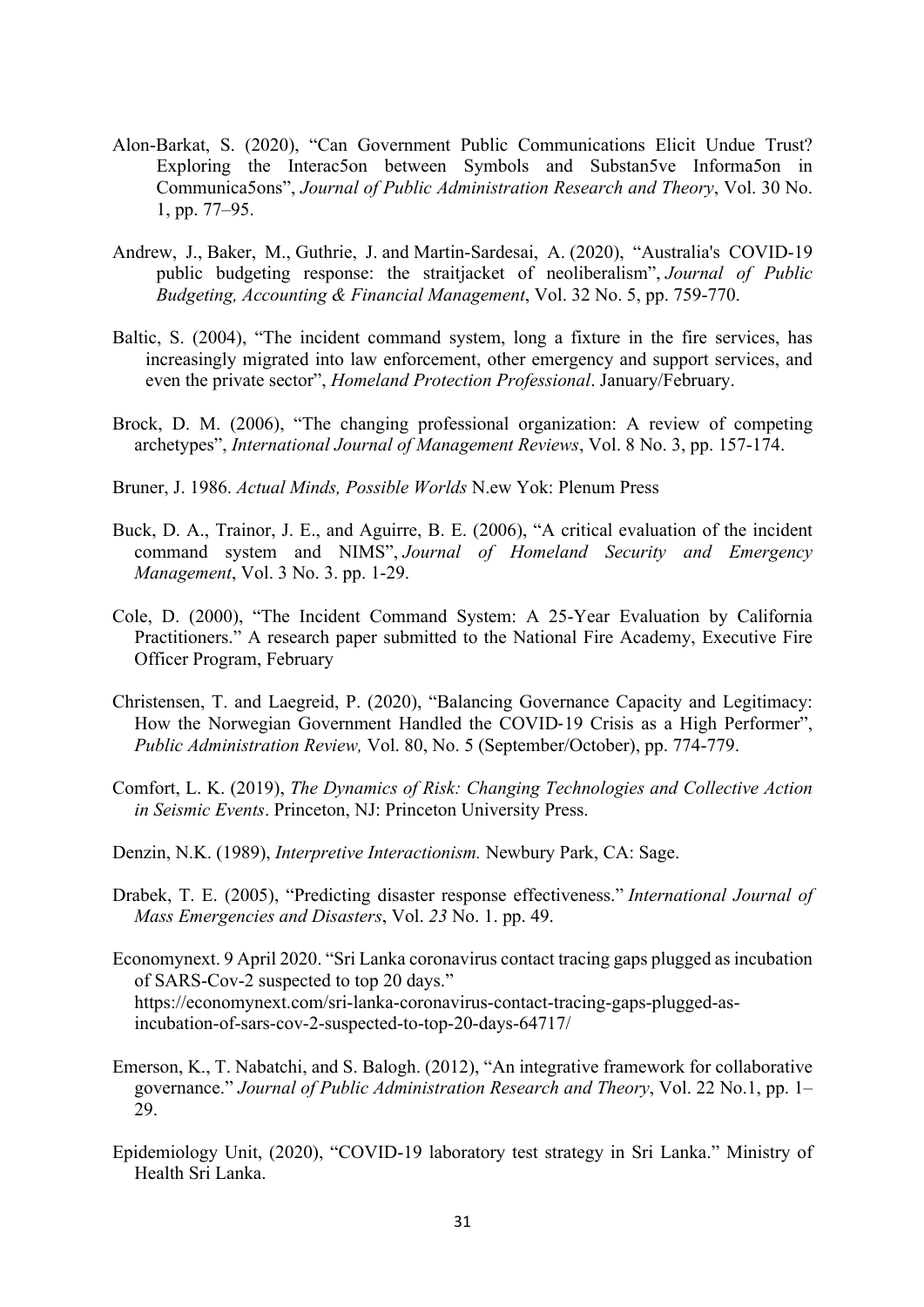- Fay, D.L. and Ghadimi, A. (2020), "Collective Bargaining during Times of Crisis: Recommendations from the COVID-19 Pandemic", *Public Administration Review*, Vol. 80 No. 5 (September/October), pp. 815-819.
- Faraj, S., and Xiao, Y. (2006), "Coordination in fast-response organizations." *Management Science*, Vol. *52* No. 8, pp. 1155-1169.
- Georgalakis, J. (2020), "A disconnected policy network: The UK's response to the Sierra Leone Ebola epidemic", *Social Science and Medicine*, Ahead of printing.
- Gibson-Fall, Fawzia. (2021), "Military responses to COVID-19, emerging trends in global civil-military engagements." *Review of International Studies*, Vol. 47 No. 2, pp. 155-170.
- Government Medical Officers' Association (GMOA). 2020. "COVID 19 Exist Strategy Sri Lanka".
- Greenwood, R. and Hinings, C. R. (1988), "Organisational design types, tracks and the dynamics of strategic change", *Organisational Studies*, Vol. 9 No. 3 pp. 293 – 316.
- Greenwood, R. and Hinings, C. R. (1993), "Understanding strategic change: the contribution of archetypes", *Academy of Management Journal*, Vol. 36 No. 5, pp. 1052 – 81.
- Greenwood, R. and Hinings, C. R. (1996), "Understanding radical organisational change: bringing together the old and new institutionalism", *Academy of Management Review*, Vol. 21 No. 4, pp. 1022 – 54.
- Groenendaal, J., Helsloot, I., and Scholtens, A. (2013), "A critical examination of the assumptions regarding centralized coordination in large-scale emergency situations", *Journal of Homeland Security and Emergency Management*, Vol 10 No. 1, pp. 113-135.
- Grossi, G., Ho, A.T. and Joyce, P.G. (2020), "Budgetary responses to a global pandemic: international experiences and lessons for a sustainable future", *Journal of Public Budgeting, Accounting & Financial Management*, Vol. 32 No. 5, pp. 737-744.
- Henderson, A.C. and Charbonneau, E (2016), "An examination of emergency services research in public administration", *Public Administration Quarterly*, Vol 40, No 3, pp. 559-588.
- Huang, I.Y. (2020), "Fighting COVID-19 through Government Initiatives and Collaborative Governance: The Taiwan Experience", *Public Administration Review,* Vol. 80, No. 4 (July/August), pp. 665-670.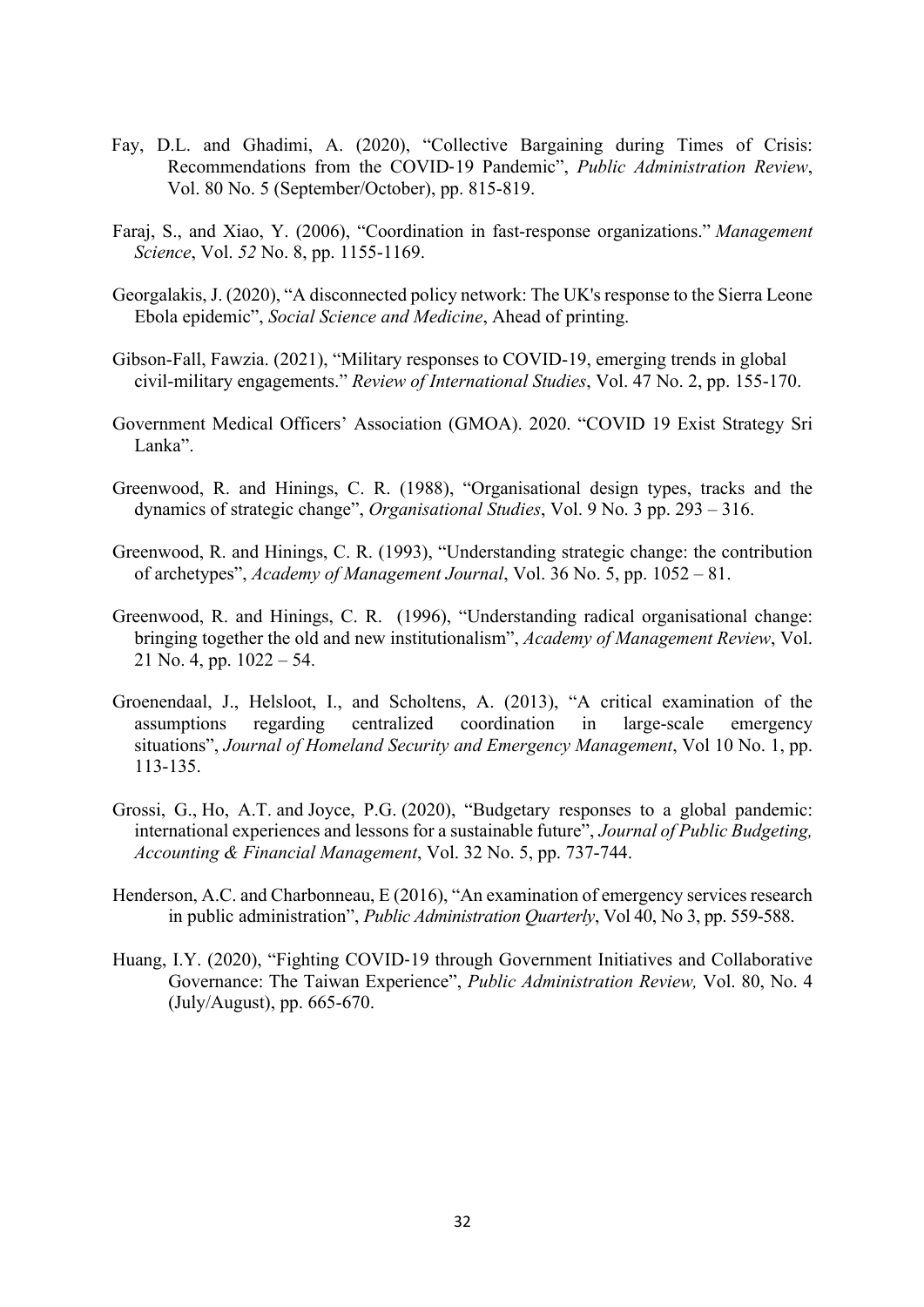- Hu, Q, Zhang, H., Kapucu, N. and Chen, W. (2020) "Hybrid Coordination for Coping with the Medical Surge from the COVID-19 Pandemic: Paired Assistance Programs in China", *Public Administration Review,* Vol. 80 No. 5 (September/October), pp. 895-901.
- Jayasinghe, K., Kenney, C., Prasanna, R. and Velasquez, J. (2020), "Enacting accountability in collaborative governance: lessons in emergency management and earthquake recovery from the 2010–2011 Canterbury Earthquakes", *Journal of Public Budgeting, Accounting and Financial Management*. ahead-of-print (ahead-of-print)
- Jensen, J., and Thompson, S. (2016), "The incident command system: a literature review." *Disasters*, Vol 40 No. 1, pp. 158-182.
- John Hopkins University. (2020), "COVID-19 Dashboard by the Center for Systems Science and Engineering (CSSE) at Johns Hopkins University (JHU)" https://coronavirus.jhu.edu/map.html (Accessed on 11 March 2021)
- Johansson, T., Siverbo, S. and Camén, C. (2016) "Managing cooperation, coordination, and legitimacy: Control of contracted public service", *Accounting Auditing Accountability Journal*, Vol. 29 No. 6, pp.1012-1037.
- Kim, P. S. (2020), "South Korea's fast response to coronavirus disease: implications on public policy and public management theory", *Public Management Review*, (Ahead-of-print).
- Kirkpatrick, I., and Ackroyd, S. (2003a), "Archetype theory and the changing professional organization: a critique and alternative." *Organization*, Vol. 10 No. 4, pp. 731-750.
- Kirkpatrick, I., and Ackroyd, S. (2003b), "Transforming the professional archetype: the new managerialism in the UK public services." *Public Management Review*, Vol. 5 No. 4, pp. 509-529.
- Klimanov, V., Kazakova, S., Mikhaylova, A., & Safina, A. (2020). "Fiscal resilience of Russia's regions in the face of COVID-19." *Journal of Public Budgeting, Accounting & Financial Management*. Vol. 33 No. 1, pp. 87-94
- Lancet, T. (2020), "COVID-19: learning from experience." *Lancet (London, England)*, Vol. *395*(10229), 1011
- Liguori, M. (2012), "Radical change, accounting and public sector reforms: A comparison of Italian and Canadian municipalities." *Financial Accountability and Management*, Vol. 28 No. 4, pp. 437-463.
- Liguori, M. and Steccolini, I. (2012), "Accounting change: explaining the outcomes, interpreting the process", *Accounting, Auditing and Accountability Journal*, Vol. 25 No. 1, pp. 27-70.
- Lloyd-Smith, M. (2020), "The COVID-19 pandemic: resilient organisational response to a lowchance, high-impact event", *BMJ Leader*, leader-2020.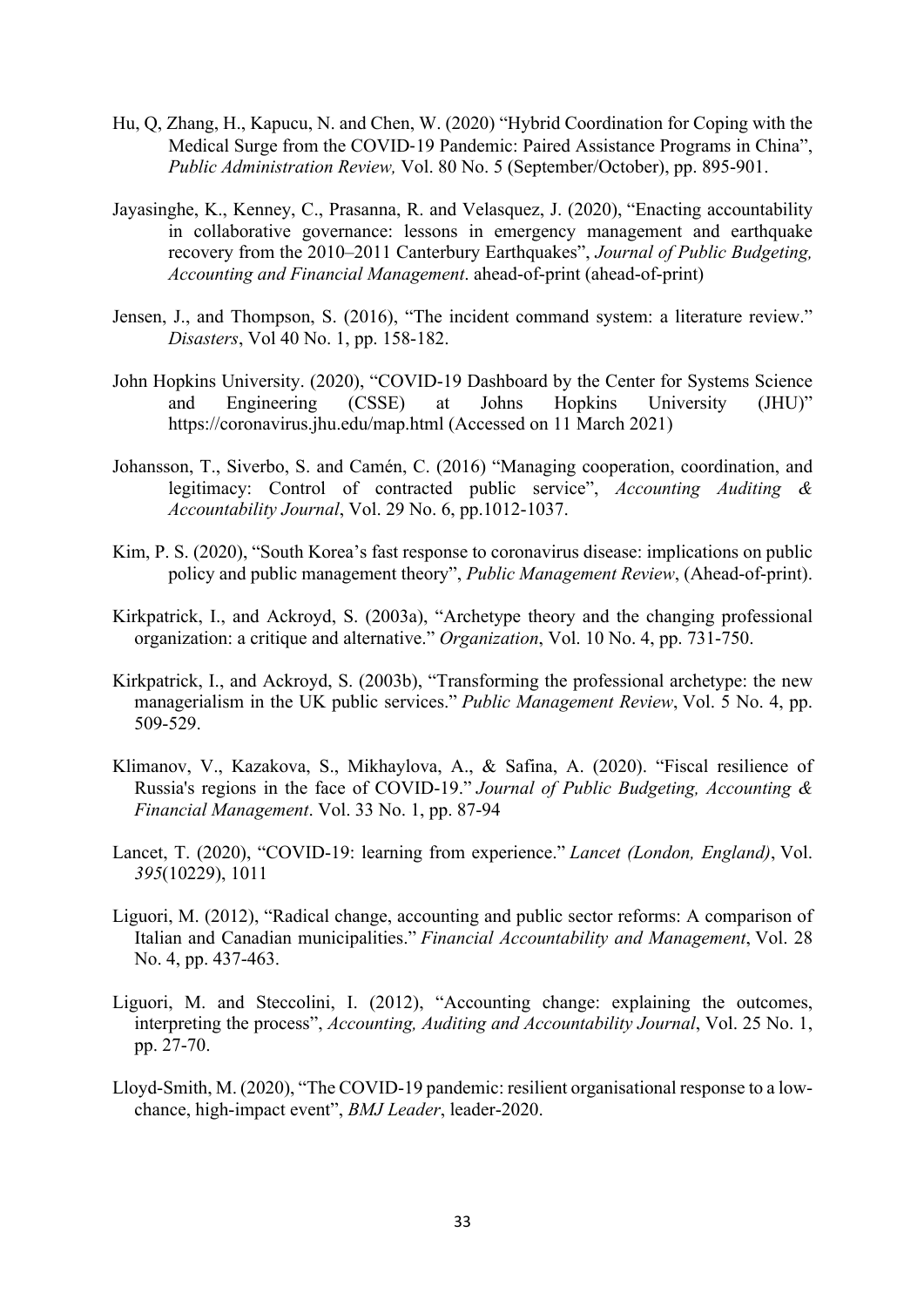Ministry of Health. (2020), "Strengthening of Covid-19 surveillance, Ministry of Health, Sri Lanka. The quarantine and prevention of diseases ordinance" 189*7* www.quarantine.health.gov.lk › ... (Accessed on 15 October 2020).

Ministry of Health, Nutrition and Indigenous Medicine (2019), Sri Lanka

- Moloney, K. and Moloney, S. (2020) "Australian Quarantine Policy: From Centralization to Coordination with Mid-Pandemic COVID-19 Shifts", *Public Administration Review,* Vol. 80, No. 4 (July/August), pp. 671-682.
- Mouritsen, J. and Thrane, S. (2006) "Accounting, network complementarities and the development of inter-organisational relations", *Accounting Organizations and Society*, Vol. 31 No. 3, pp. 241-275.
- Moynihan, D. P. (2009), "The Network Governance of Crisis Response: Case Studies of Incident Command Systems", *Journal of Public Administration Research and Theory*, Vol. 19 No. 4, pp. 895–915.
- Newsfirst. 18 April 2020. "Intelligence units to trace contacts of COVID 19 patients." https://www.newsfirst.lk/2020/04/18/intelligence-units-to-trace-contacts-of-covid-19 patients/
- Nowell, B. and Steelman, T. (2015), "Communication under Fire: The Role of Embeddedness in the Emergence and Efficacy of Disaster Response Communication Networks", *Journal of Public Administration Research and Theory*, Vol. 25 No. 3, pp. 929–952.
- O'Flynn, J. (2020), "Confronting the big challenges of our time: making a difference during and after COVID-19", *Public Management Review*, Ahead of printing.
- Osborne, S. (2018), "From public service-dominant logic to public service logic: are public service organizations capable of co-production and value co-creation?" *Public Management Review Vol.* 20 No. 2, pp. 225–231.
- Ravasz, E. B. and Barabási, A. L. S. (2003), "Hierarchical organization in complex networks", *Physical Review E*, Vol. 67 No. 2, 026112. arXiv:cond-mat/0206130.
- Robinson, S.E. and Wehde. W. (2020), "Public administration in the time of COVID-19", *Journal of Public Administration Research and Theory*, In press.

The Hindu. 24 May 2020. "Targeted and taught control measures helped Sri Lanka arrest virus spread."

https://www.thehindu.com/news/international/targeted-and-tough-control-measureshelped-sri-lanka-arrest-virus-spread/article31660481.ece

Upadhaya, B., Wijethilake, C., Adhikari, P., Jayasinghe, K., and Arun, T. (2020), "COVID-19 policy responses: reflections on governmental financial resilience in South Asia", *Journal of Public Budgeting, Accounting & Financial Management*, Vol. 32 No. 5, 2020 pp. 825-836.